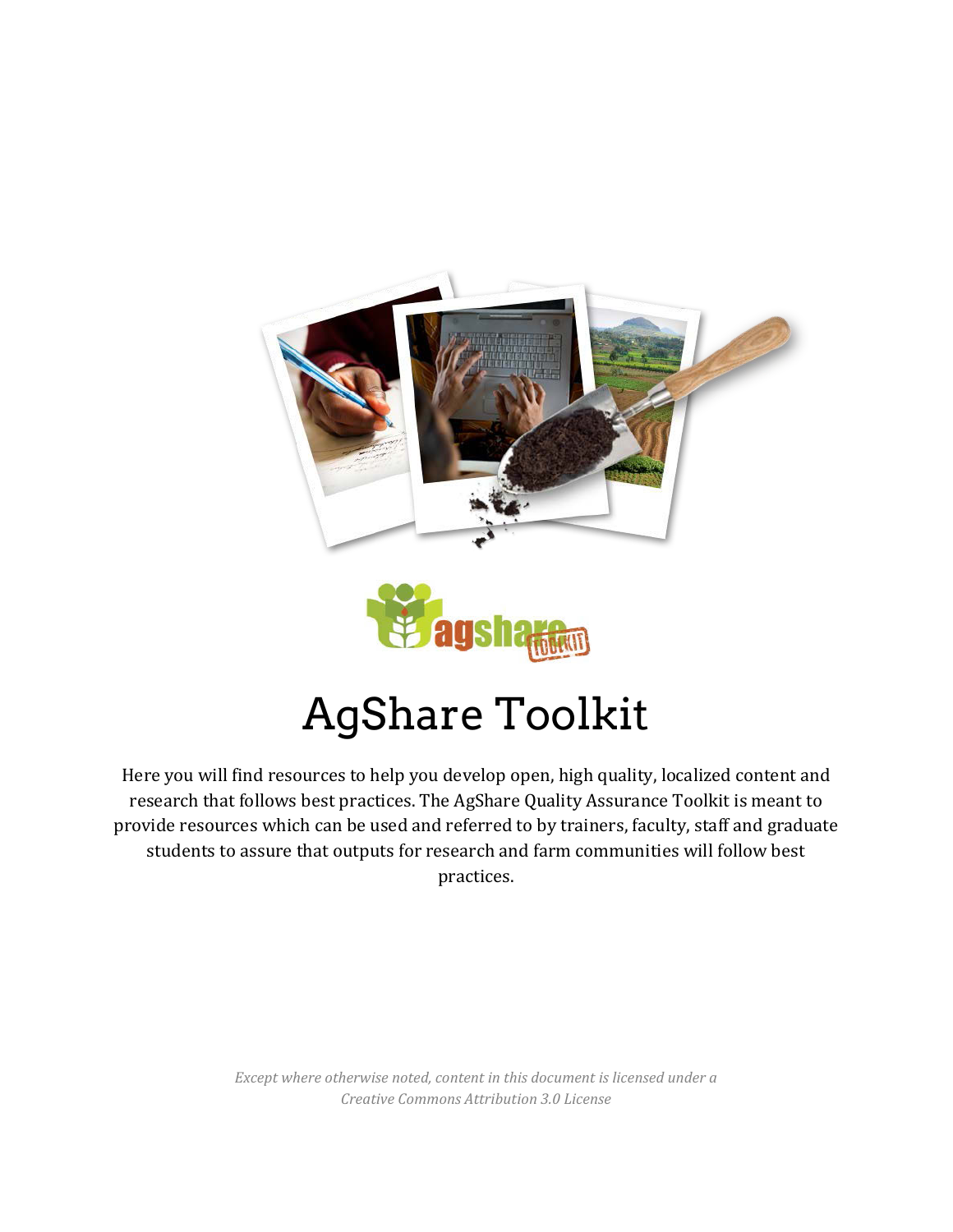# About

Agshare is a unique project which aims to improve the livelihoods of smallholder farmers through participatory action research from graduate students guided by Faculties of Agriculture and Veterinary Science to produce open high quality localized content and research.

The AgShare Toolkit provides resources that can be used and referred to by trainers, faculty, staff, and graduate students to assure that the outputs developed for research and farm communities will follow best practices.

To learn more about the AgShare project, please visit [www.oerafrica.org/agshare](http://www.oerafrica.org/agshare)

# Quality Assurance Process

When developing localized content and research for open use, the quality assurance process must consider several steps. These steps or "stages" are listed below linearly, but may indeed also occur simultaneously. Explore each stage to learn best practices for content development:

# **Table of Contents**

| A Guide for the Dissemination of African Agricultural Open Educational |  |
|------------------------------------------------------------------------|--|
|                                                                        |  |
|                                                                        |  |
|                                                                        |  |

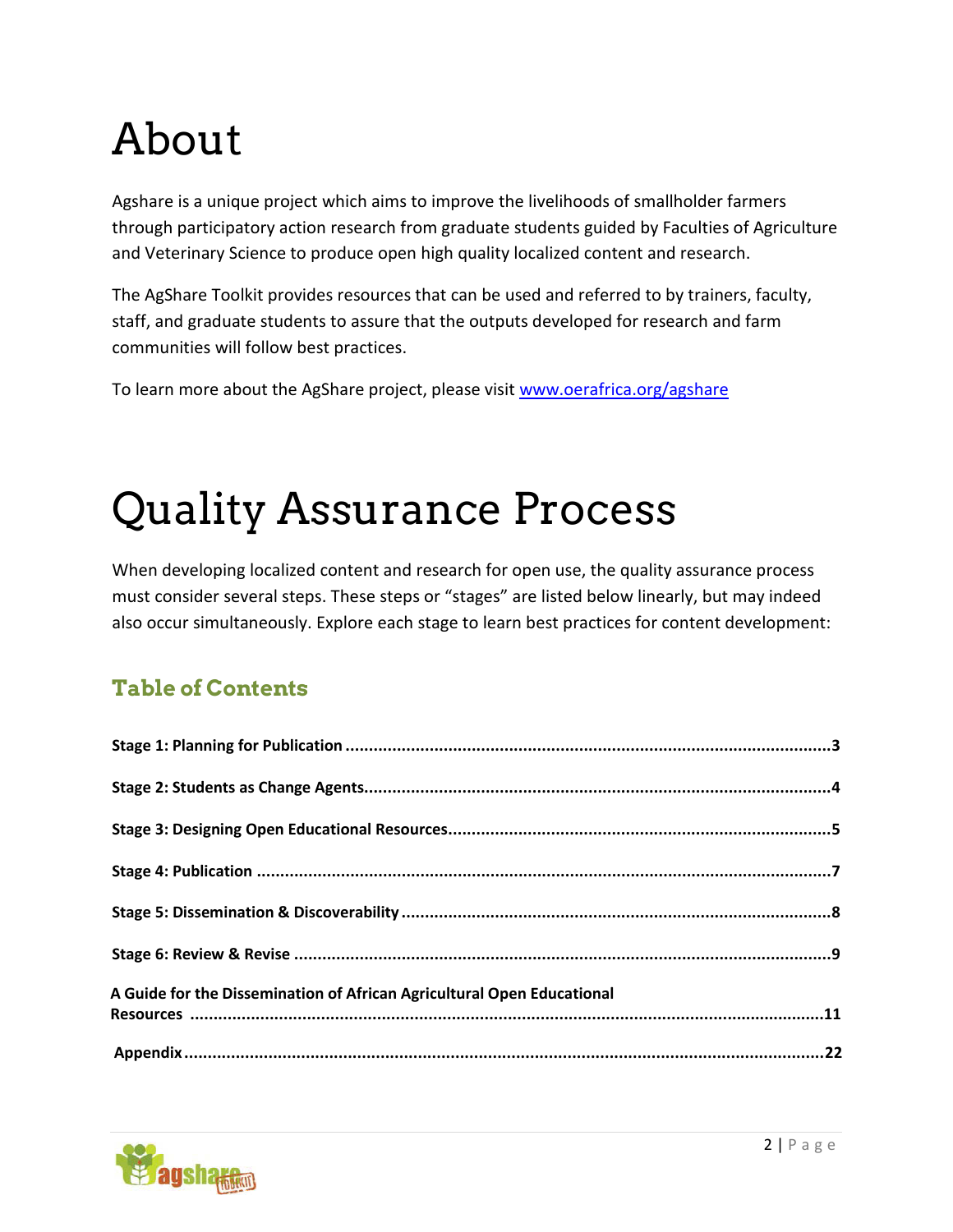<span id="page-2-0"></span>

# Understanding Quality Research and the Peer Review Processes

For Agshare projects to be successful, faculty and students need to plan projects that will meet rigorous quality standards. Projects must incorporate quality research practices into the design of work.

Agshare projects publish multiple types of outputs including peer-reviewed research. Ideally all outputs

are created with the intention that any output would be peerreviewed. Incorporating quality research and peer review quality into the initial design of materials for research publication, classroom use or outreach/extension will prevent multiple rounds of editing and increase the quality and relevance of the material.

Specific to the planning stage, projects must meet five criteria:

- 1. Developed jointly between student, faculty member and end-user
- 2. Targets a particular "real world" problem within a subject area and have specific objectives
- 3. Fulfills graduate student requirement for a degree program
- 4. Improves and enhances the content of graduate courses in the subject area
- 5. Provides information to surrounding communities to aid in solving the problem.

Once a potential project idea is conceptualized, its quality will be assessed by subject matter experts (faculty members) who must verify that the concepts that the project addresses are sound and will make a significant contribution to the subject area or discipline. Upon completion, faculty and students must obtain feedback from stakeholders (farmers) to assess the impact and success of the project.

# Stage 1 Tools

**[Quality Standards Measurement and](#page-22-0)  Evaluation Template** *Use this template to describe the quality standards of a research project and the measurements you can use to evaluate them.*

----------------------------------

#### **[Research Project Process Checklist](#page-23-0)**

*This checklist can be used in the planning stages of a research project and includes suggested steps for developing a research project and specific criteria for each step.*

## Stage 1 Resources

### **[Evaluation Criteria for Peer Reviews](http://taste.merlot.org/evaluationcriteria.html)**

**[\(MERLOT\)](http://taste.merlot.org/evaluationcriteria.html)** *An evaluation criteria which potential authors or reviewers can use to provide feedback.*

----------------------------------

**[Peer Review: A Guide for Researchers](http://www.rin.ac.uk/our-work/communicating-and-disseminating-research/peer-review-guide-researchers)  [\(Research Information Network\)](http://www.rin.ac.uk/our-work/communicating-and-disseminating-research/peer-review-guide-researchers)** *Provides researchers with an understanding of how peer review works and highlights some of the issues surround the current debates about the peer review process.*

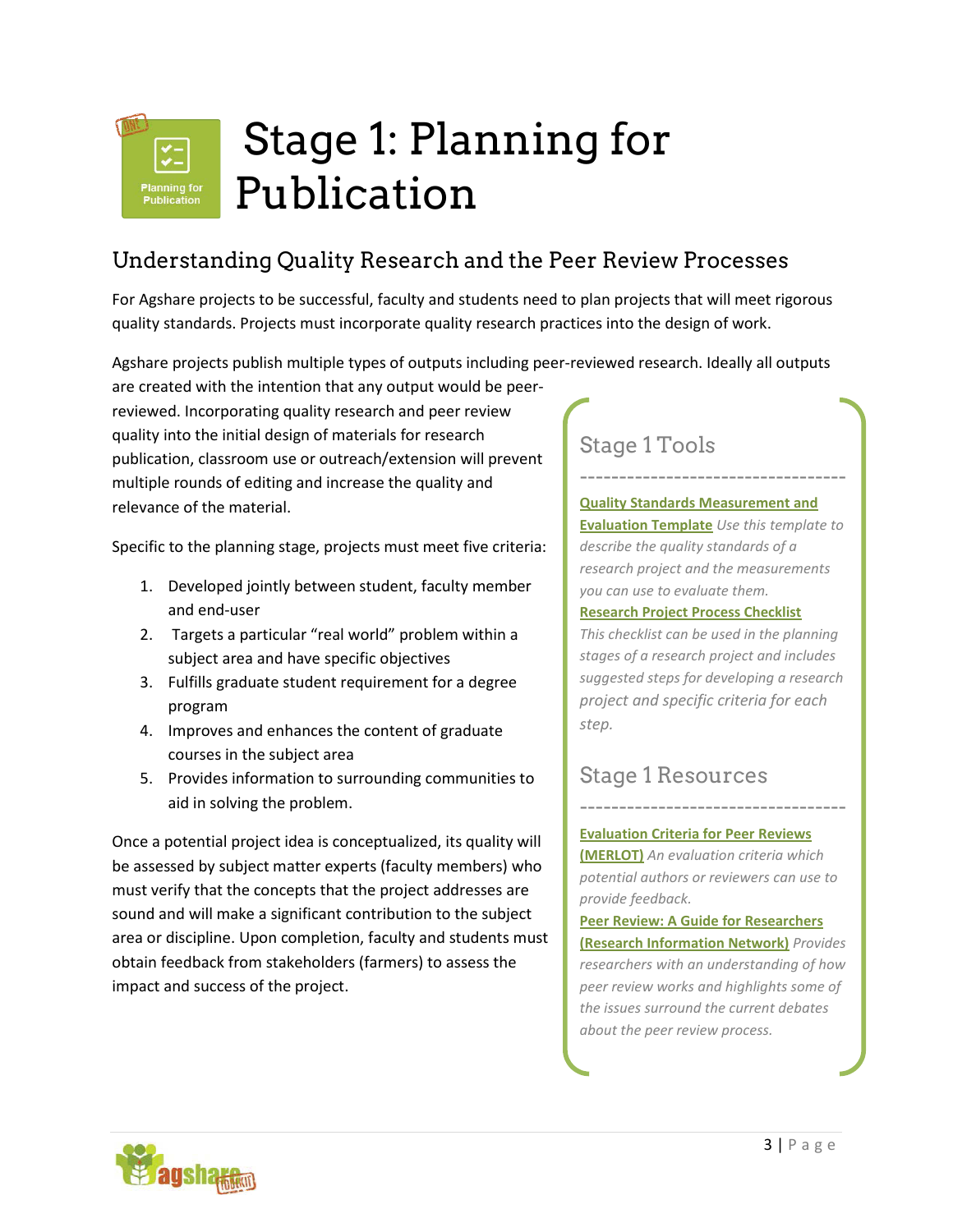<span id="page-3-0"></span>

# AgShare Scholars (Translational Scholars, Participatory Action Research)

For Agshare, like RUFORUM, envisions that MSc students in agriculture are skilled enough to produce independent research outputs that positively impact the smallholder farmer. One of the main tenets of Agshare is to:

*increase students' capacity to conduct meaningful, high quality independent research which is widely shared under an open license and adds demonstrable research to the student's resume.*

In the AgShare model, graduate students need to be trained by faculty and staff on how to do highquality research, make that research usable for smallholder farmers, and publish openly licensed multimedia resources. Through this process, students are moved out of the classroom to gain valuable onground experience with agriculture stakeholders through participatory action research.

The nature of participatory action research requires students to be capable of translating science-based concepts to be meaningful to farmers. They must be able to

- identify problems or issues being faced by the local community/farmers
- use the knowledge that they acquitted through their degree problem to develop a feasible solution
- deliver that information to the community to help tackle the problem.

These 21st century skills will make students more valuable to the agricultural transformations that need to occur in Africa.

There is a great need for local resources in Africa and graduate students can address these problems by learning how to create openly licensed materials. The RUFORUM Theory of

# Stage 2 Tools

**[Translational Scholar Exercise](#page-24-0)** *This document helps faculty conceptualize the concept of using translational scholars as part of their research.*

----------------------------------

### **[Research Problem/Solution Template](http://agsharetoolkit.com/research-problemsolution-template/)**

*A tool faculty and students can use to rank potential solutions for research problems.*

Change provides a systematic and succinct model for the process flow of these transformational changes. Of particular importance is engagement of graduate student, faculty supervisor and farmers in developing and implementing student projects.

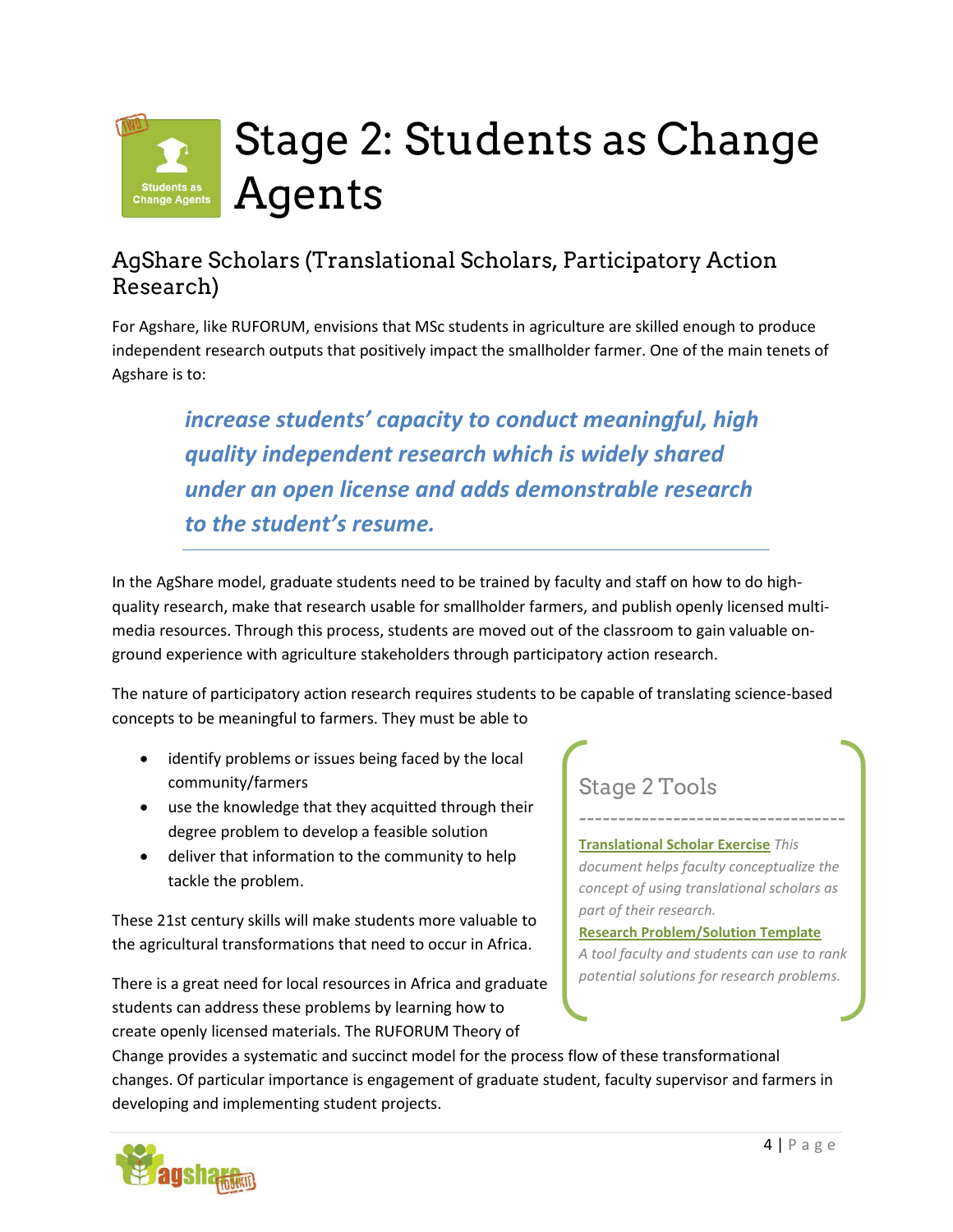# <span id="page-4-0"></span>Stage 3: Designing Open Educational Resources

# What are Open Educational Resources?

When developing content that will be available as an **open educational resource** (OER), there are several design specifications to keep in mind. In this section we will go over those best practices and provide tools and guidelines to help you develop high quality, OPEN materials.

Let's start with a definition of open educational resources:

*OER are teaching, learning, and research resources that reside in the public domain or have been released under an intellectual property license that permits their free use and re-purposing by others. Open educational resources include full courses, course materials, modules, textbooks, streaming videos, tests, software, and any other tools, materials, or techniques used to support access to knowledge.*

*– The William and Flora Hewlett Foundation*

# Benefits of OER

Here are a few of the many benefits of using and producing open educational resources:

- **Awareness:** Expands the reach and dissemination of materials, therefore increasing brand recognition.
- **Connection:** It is a new way of teaching and learning that is more collaborative and participatory. The shared content becomes a vehicle for collaboration and connection.
- **Preservation & Improvement:** Materials are not lost after use but preserved digitally. Shared materials are continually improved upon through iterations.
- **Access & Efficiency:** Contributions to a pool of learning resources can circumvent barriers to access and improve education as a social good. Materials can be adapted and localized to fit the needs of a specific audience. It saves time, cuts costs, and reduces duplication of effort.

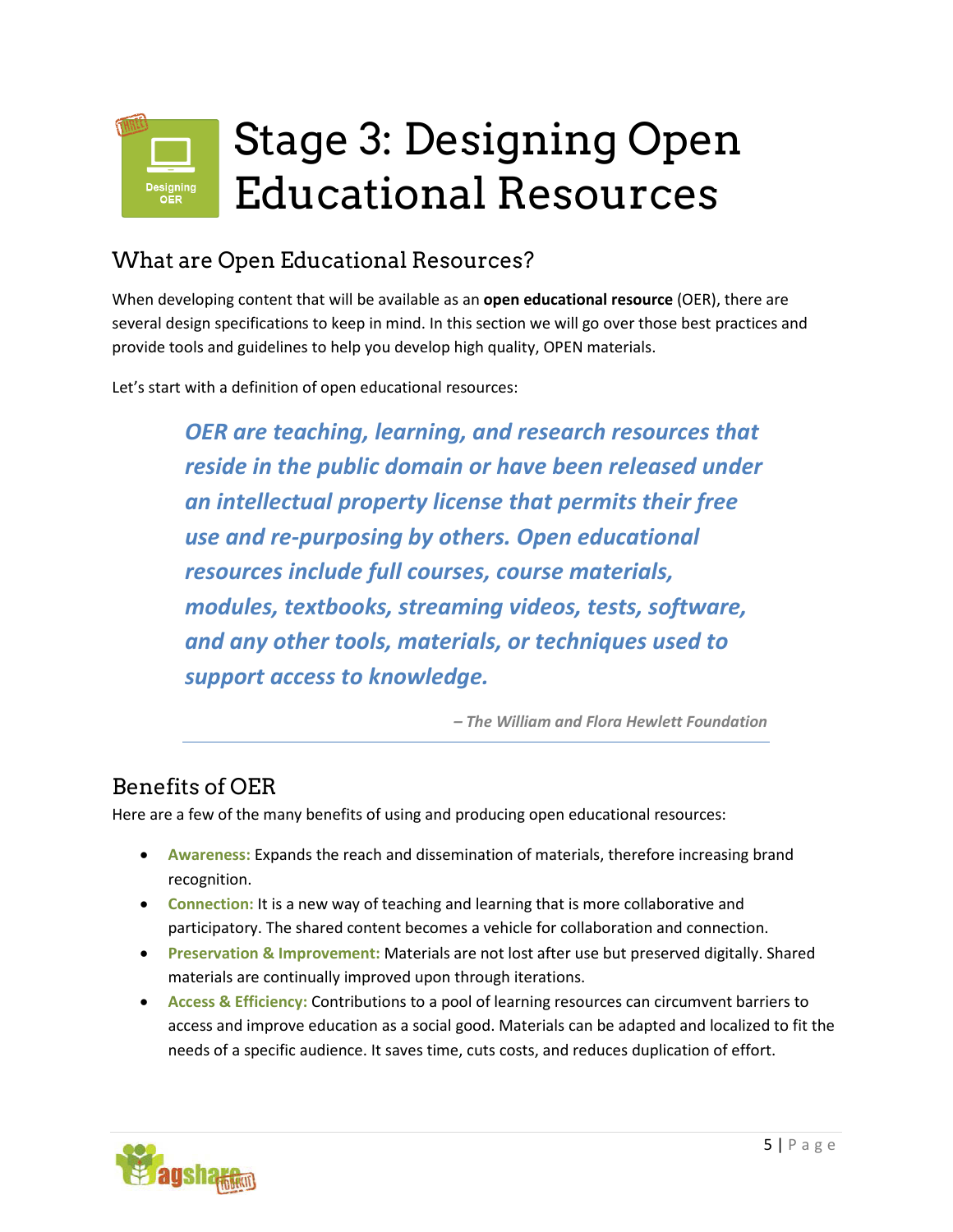# Best Practices for Producing OER

Follow these design practices when building your open curriculum and e-Learning materials:

### **START WITH OPENNESS**

Keep openness in mind from the very beginning of the curriculum/material development process. This means that as you build your curriculum or resource, you are doing so with the intention of sharing and making it accessible.

### **USE OPEN CONTENT**

When putting together your curriculum or material, only use open content. This means that anything in your resource that you have not created yourself is openly-licensed. You can find openly-licensed courseware, images, clip-art, learning modules, and other relevant materials. Here are some places to start looking for openly-licensed materials:

- [AgShare Online Resource Guide](http://agshare.wordpress.com/)
- [Creative Commons Search](http://search.creativecommons.org/)
- [Openly-licensed Flickr Images](http://www.flickr.com/creativecommons/)
- [OER Commons](http://www.oercommons.org/oer)
- [OpenCourseWare Consortium](http://ocwconsortium.org/courses/search)
- [Multimedia Educational Resource for Learning and](http://www.merlot.org/) [Online Teaching](http://www.merlot.org/) (MERLOT)

### **CITE YOUR SOURCES**

Make sure you correctly cite your sources and give attribution where it is due. Open does not mean you can just take without attributing the owner of the work. It means you can freely use it under the specifications set by the copyright holder.

### **LICENSE YOUR WORK**

By designating a Creative Commons license on your material, you are letting others know how you want them to use your work. Make sure you put the licensing information on all of your materials including presentations, documents, and videos.

- [Creative Commons Licenses](http://creativecommons.org/licenses/)
- [How to Display Your License](http://open.umich.edu/share/license) (open.michigan)

For more information on using and producing open educational resources, please refer to the tools and guidelines on the right side of this page.



# Stage 3 Tools

#### **[Choose a Creative Commons License](http://creativecommons.org/choose/)** *A*

*tool to help you determine which license is right for you.*

----------------------------------

#### **[Share Your Content](http://open.umich.edu/share/license) (open.michigan)**

*Learn how to use openly-licensed content to create presentations, websites, and other resources that you can legally share with educators, collaborators, and selflearners worldwide.*

# Stage 3 Resources

#### **[A Basic Guide to Open Educational](http://www.oerafrica.org/ResourceResults/tabid/1562/mctl/Details/id/38950/Default.aspx)**

**[Resources \(OER\)](http://www.oerafrica.org/ResourceResults/tabid/1562/mctl/Details/id/38950/Default.aspx)** *Basic introduction to OER developed by the Commonwealth of Learning.*

----------------------------------

### **[Guidelines for Open Educational](http://www.oerafrica.org/ResourceResults/tabid/1562/mctl/Details/id/39016/Default.aspx)  [Resources \(OER\) in Higher Education](http://www.oerafrica.org/ResourceResults/tabid/1562/mctl/Details/id/39016/Default.aspx)**

*Outlines key issues and suggestions for integrating OER into higher education to support quality teaching and learning.* **[E-learning Quality Assurance Standards,](http://www.tonybates.ca/2010/08/15/e-learning-quality-assurance-standards-organizations-and-research/)  [Organizations and Research](http://www.tonybates.ca/2010/08/15/e-learning-quality-assurance-standards-organizations-and-research/)** *List of international quality standards for e-Learning.*

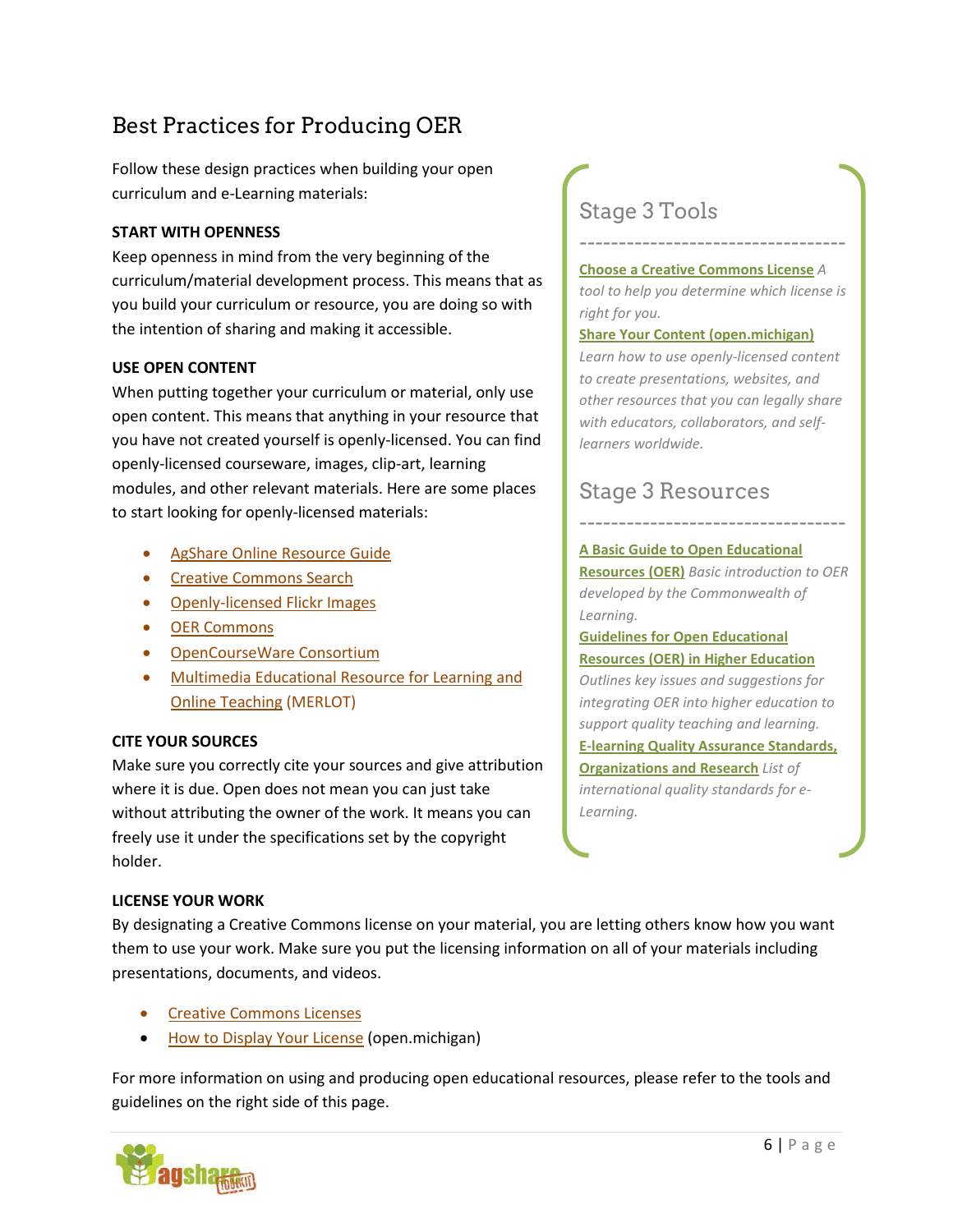<span id="page-6-0"></span>

Publication of research remains paramount for faculty, staff and students. If the quality assurance guidelines are followed, finding outlets to publish should be improved. However, Agshare itself adheres to the principles of open publishing and as such recommends that authors make every effort to publish in an open journal. Faculty members and students are encouraged to produce derivate works from traditional research publications that can be made available in open journals.

Outreach and agricultural extension-style publications are some examples of derivative works from traditionally published research. A special publication from the Journal of Asynchronous Learning Networks, on Online Learning and Open Educational Resources for International, Rural and Hardto-Reach Populations will be available in late July 2013 and will feature work from authors on Agshare projects.

# Stage 4 Tools

---------------------------------- **Journal of Asynchronous Learning Networks - July 2013, A Special Issue on OER and Online For International Rural, and Hard-To-Reach Populations (search for Volume 17, Issue 2)** *This issue showcases projects and trends which, when combined, are changing the scope and reach of education and includes examples from AgShare projects.* **[How to Get Your Journal Article](http://www.sagepub.com/journalgateway/files/how_to_get_published.pdf)  [Published, by Sage Publications](http://www.sagepub.com/journalgateway/files/how_to_get_published.pdf)** *This guide includes tips for publishing articles.* **[Publishing Your Research 101, By ACS](http://pubs.acs.org/page/publish-research/episode-1.html)  [Publications](http://pubs.acs.org/page/publish-research/episode-1.html)** *This video describes the initial steps of publishing research including when to start thinking about publishing, writing while conducting research, and new technologies.* **[How to Publish Your Journal Paper, by](http://www.apa.org/monitor/sep02/publish.aspx)  [the American Psychological Association](http://www.apa.org/monitor/sep02/publish.aspx)** *Advice for publishing a journal paper.*

# Stage 4 Resources

**[Directory of Open Access Journals](http://www.doaj.org/)** *Browse for journals based on subject, country, license, and publication charges.*

----------------------------------

#### **[Journal of Asynchronous Learning](http://sloanconsortium.org/publications/jaln_main)**

**[Networks](http://sloanconsortium.org/publications/jaln_main)** *Articles based on asynchronous learning networks (ALN) and a great resource for online learning information.*

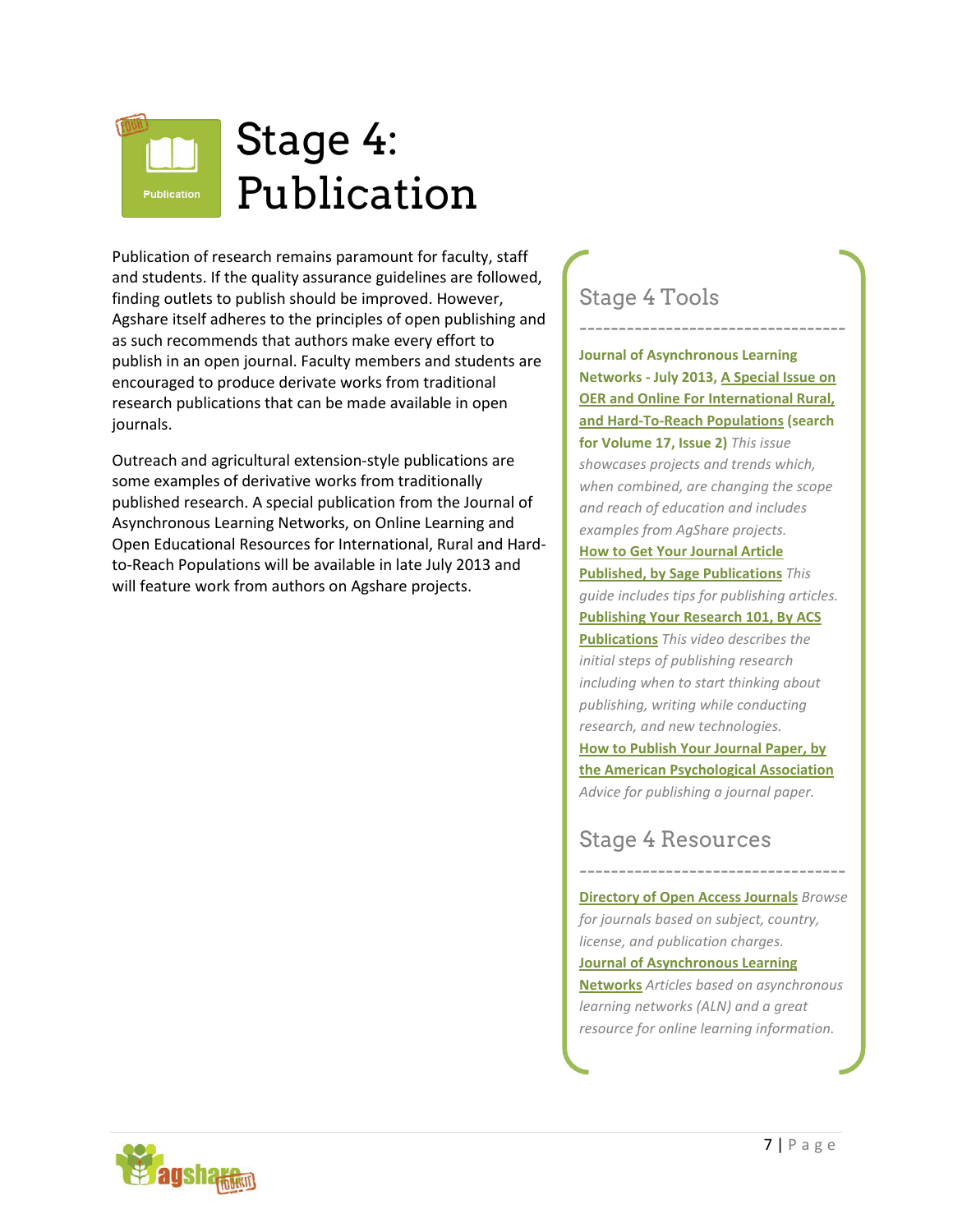

# <span id="page-7-0"></span>Stage 5: Internet Dissemination & Discoverability

The measure of success for AgShare will be the uptake and use of the project outputs by educational institutions and targeted communities. In order to make the resources accessible, the digital materials will be published online on various sites including:

- [OER Africa AgShare Repository](http://www.oerafrica.org/agshare/AgShareResources/tabid/1405/Default.aspx)
- [RUFORUM Open Education Resources](http://www.ruforum.org/category/documents-taxonomy/open-education-resources)

In addition to the sites above, institutions are encouraged to take an active role in publishing and disseminating their own digital content. There are resources and guidelines established specifically for dissemination of agricultural research outputs such as Coherence in Information for Agricultural Research Development (CIARD) and Agriculture Information Management Services (AIMS) which outline best practices for agricultural knowledge management.

If your institution does not have the capability to upload on internal servers, faculty and staff should share those resources with OER repositories, especially those which have agriculture related resources such as:

- [African Journal of Agricultural Research](http://www.academicjournals.org/ajar/index.htm)
- **[AgEcon Search](http://ageconsearch.umn.edu/)**

# Stage 5 Tools

**[OER Africa, AgShare Repository](http://www.oerafrica.org/agshare/AgShareResources/tabid/1405/Default.aspx)**

*Resources produced by AgShare partner institutions.*

----------------------------------

**[Coherence in Information for Agriculture](http://www.ciard.net/checklist-good-practices)  [Research Development](http://www.ciard.net/checklist-good-practices)** *A movement for making agricultural related research more accessible through open content and building capacities.*

**[OER Africa list of OER and OCW resources](http://www.oerafrica.org/OERRepositoriesOWCSearch/tabid/297/Default.aspx)** *A resource list of OER repositories, sources, and tools.*

----------------------------------

## Stage 5 Resources

### **[FAO Agriculture Information](http://aims.fao.org/)  [Management Service \(AIMS\)](http://aims.fao.org/)** *A community based resource for agricultural information.*

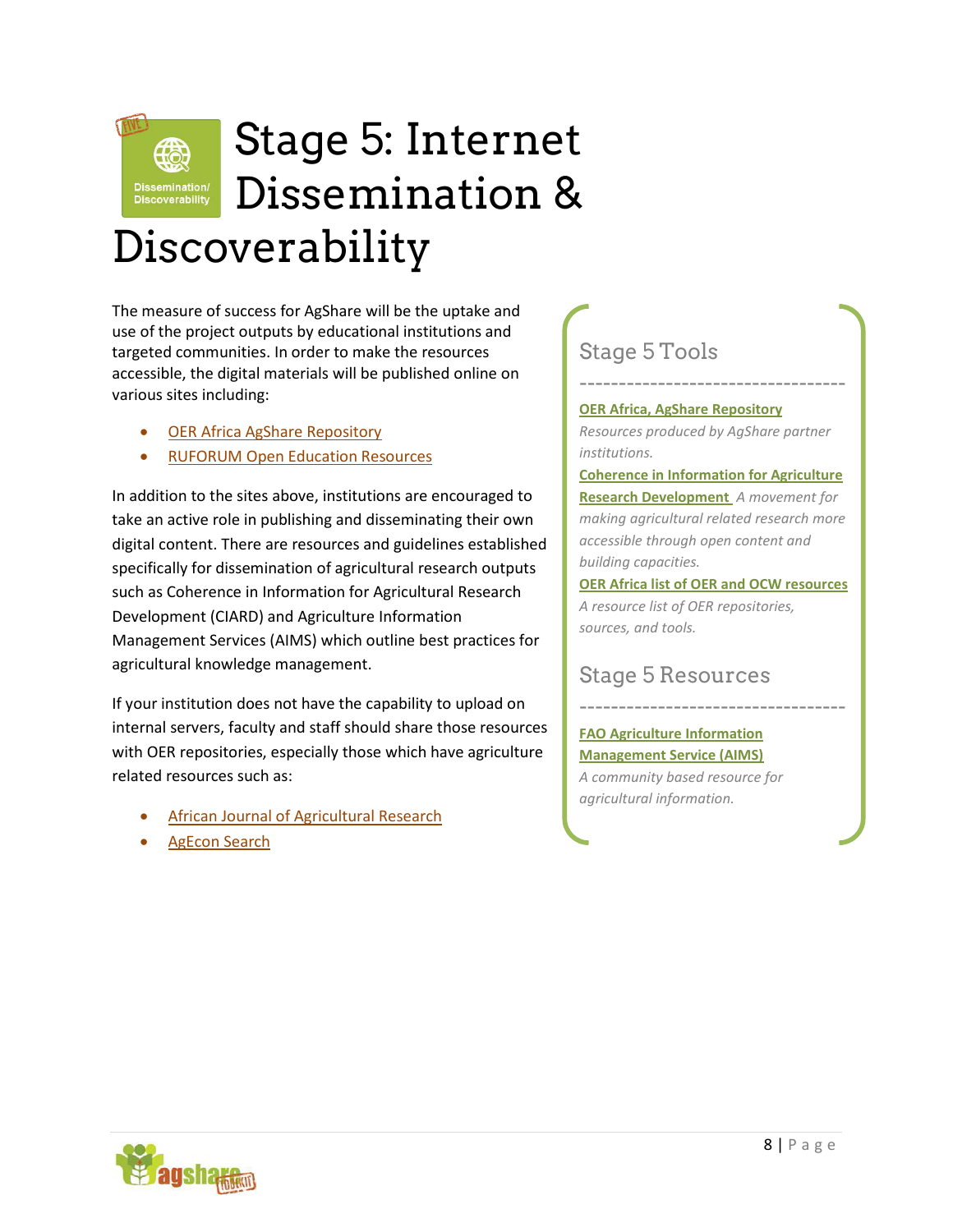# <span id="page-8-0"></span>Stage 6: Review & Revise

Creating a sustainable process requires that institutions participating in Agshare create their own internal mechanisms to ensure that openly licensed materials are of high quality. Each institution will need to customize their evaluation process based on goals of the institution, types of research projects conducted and the purpose of the outputs. The process should be iterative, allowing for updates to both subject matter and technical aspects of the materials.

Even though each institution will have its own goals for the review process there are common perspectives which should be thought through as review instruments and approaches are developed. The common perspectives should be based on analysis from students, faculty,



institutions, and the community. Following are questions which may be asked from each perspective.

## Student Perspective

- **Intended Outcomes:** Do the results of the research project match the intended outcomes of the project? Are there additional outcomes that exceeded the intended outcomes?
- **Explanation of Research:** Do the outputs tell the story of the research project? Are there any missing elements including challenges or stories of success?
- **OER Requirements:** Are OER requirements met for publishing as an open resource (licensing, no 3rd party content)?
- **Selection of Technology Tools:** Have the most effective technology tools been selected in order to most effectively tell the story of the research project (web site, video, manual, audio clips)?

## Faculty Perspective

- **Peer Review:** Have other faculty members reviewed the outputs?
- **Dissemination:** Have locations been selected for posting the research results and outputs?
- **Continuous Improvement:** Have the strengths and weaknesses of the materials been analyzed for improvement? Has this information been given to the student?
- **Gap Analysis:** Has the research been reviewed in order to find gaps in the research process?

# Institutional Perspective

- Strategic Thinking: How does the research align with the strategic plan of the institutional and/or department?
- Discoverability: How can materials produced from the research integrate into teaching, as well as other research projects? How do you make the results visible to other faculty?

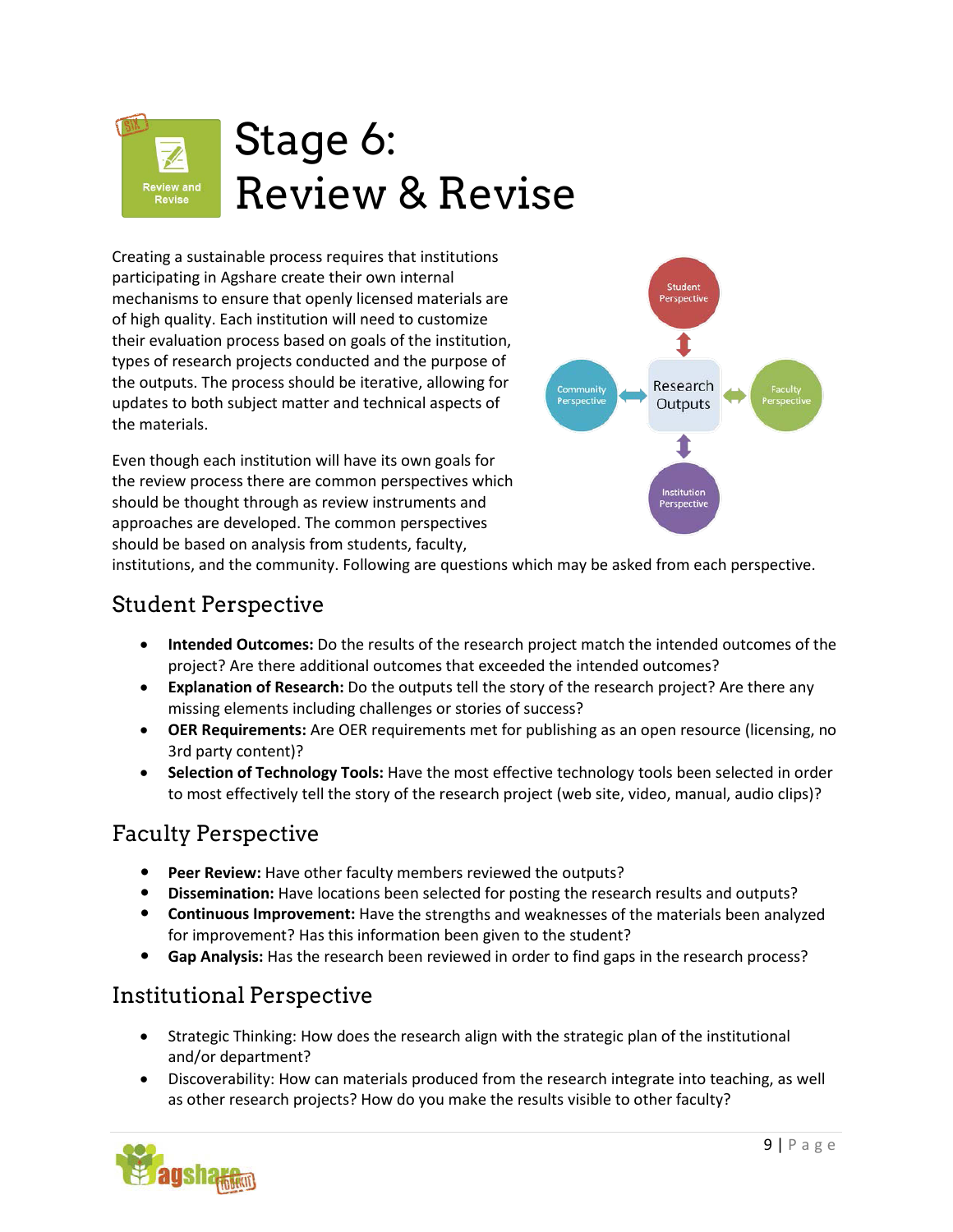• Reputation: How have results of the research influenced the perception of the institution?

# Community Perspective

- **Improvement:** Can community members use the research outputs within their livelihoods to improve their practices?
- **Impact:** How has the research influenced the community over a segment of time? Have community members changed their way of thinking or perspective?
- **Analytics:** Have community members accessed the research outputs?
- **Evaluation:** Have community members had the opportunity to give feedback on the research outputs?

After all of the applicable perspectives have been considered, revise material as necessary. Repeat this process on a continuous process to ensure long-term quality of materials.

# Stage 6 Tools

### **AgShare Research Project Review: Student/Faculty/Institution/Community**

----------------------------------

**Perspectives** *Use this template to document the review process by research students, faculty, institutions, and members of the community.*

#### *Video Creation:*

- **[How to Create a Storyboard for Your](http://www.youtube.com/watch?v=LgDwNxGIuCQ) [Video Shoot](http://www.youtube.com/watch?v=LgDwNxGIuCQ)**
- **[Pros & Cons of Shooting Business](http://www.youtube.com/watch?v=9FX0JQpipS4) [Videos with a Mobile Phone](http://www.youtube.com/watch?v=9FX0JQpipS4) [\[ReelRebel Ep#42\]](http://www.youtube.com/watch?v=9FX0JQpipS4)**

*Example of using video with research:* 

- **[Digital Green](http://www.digitalgreen.org/)**
- **[Benefit of Using the River Pump](http://youtu.be/PCfYwPU7U_o)**
- **[Wheat Line Planting](http://youtu.be/3oh6U57q1YA)**

*PowerPoint Tutorials:* 

- **[Powerpoint 2010 Tutorial Record](http://www.youtube.com/watch?v=QFmntINu_cI) [Narration for a SlideShow](http://www.youtube.com/watch?v=QFmntINu_cI)**
- **[PowerPoint: Basic Slides for](http://www.youtube.com/watch?v=Ua4AR_uylFo) [Beginners](http://www.youtube.com/watch?v=Ua4AR_uylFo)**

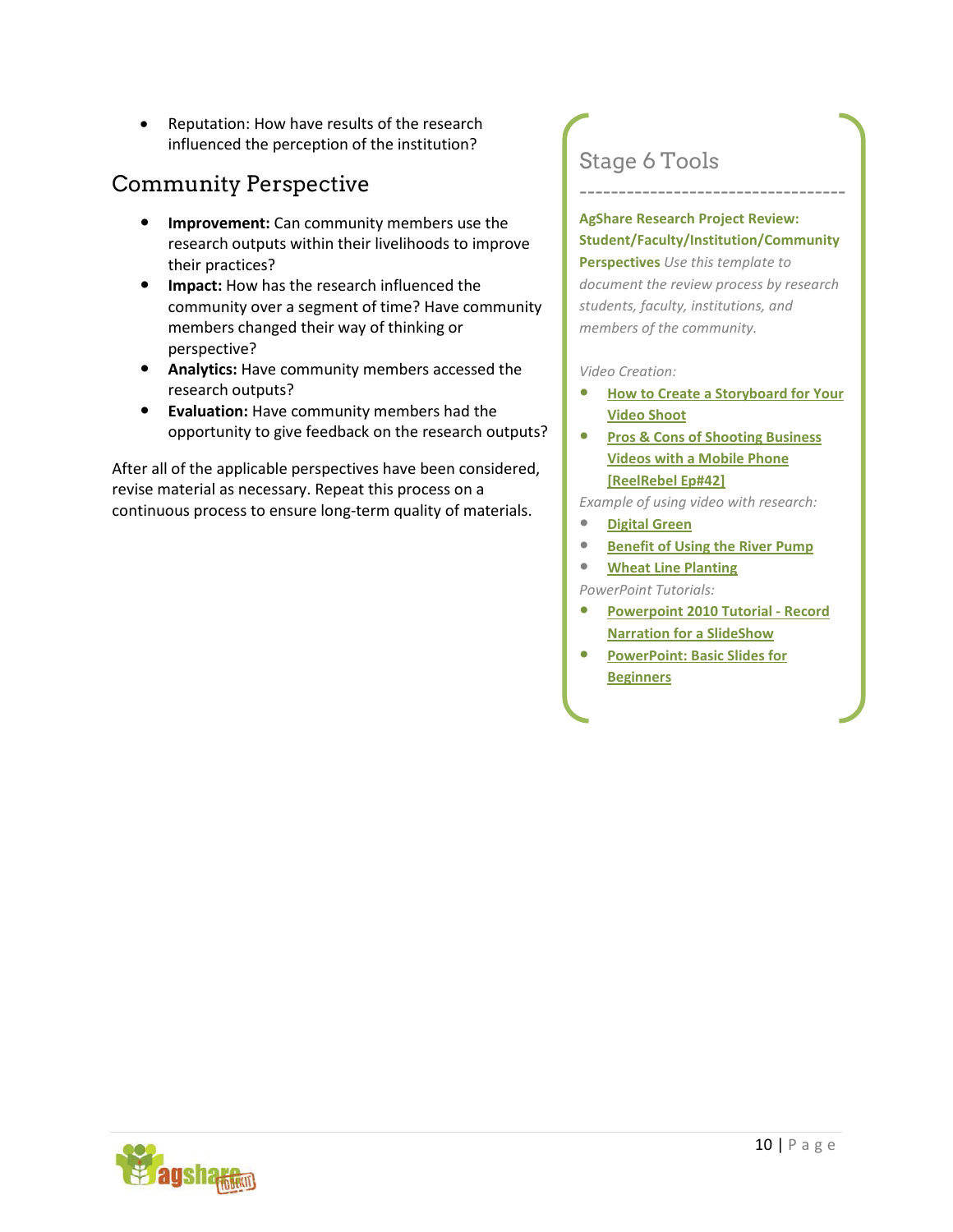# <span id="page-10-0"></span>**A Guide for the Dissemination of African Agricultural Open Educational Resources**

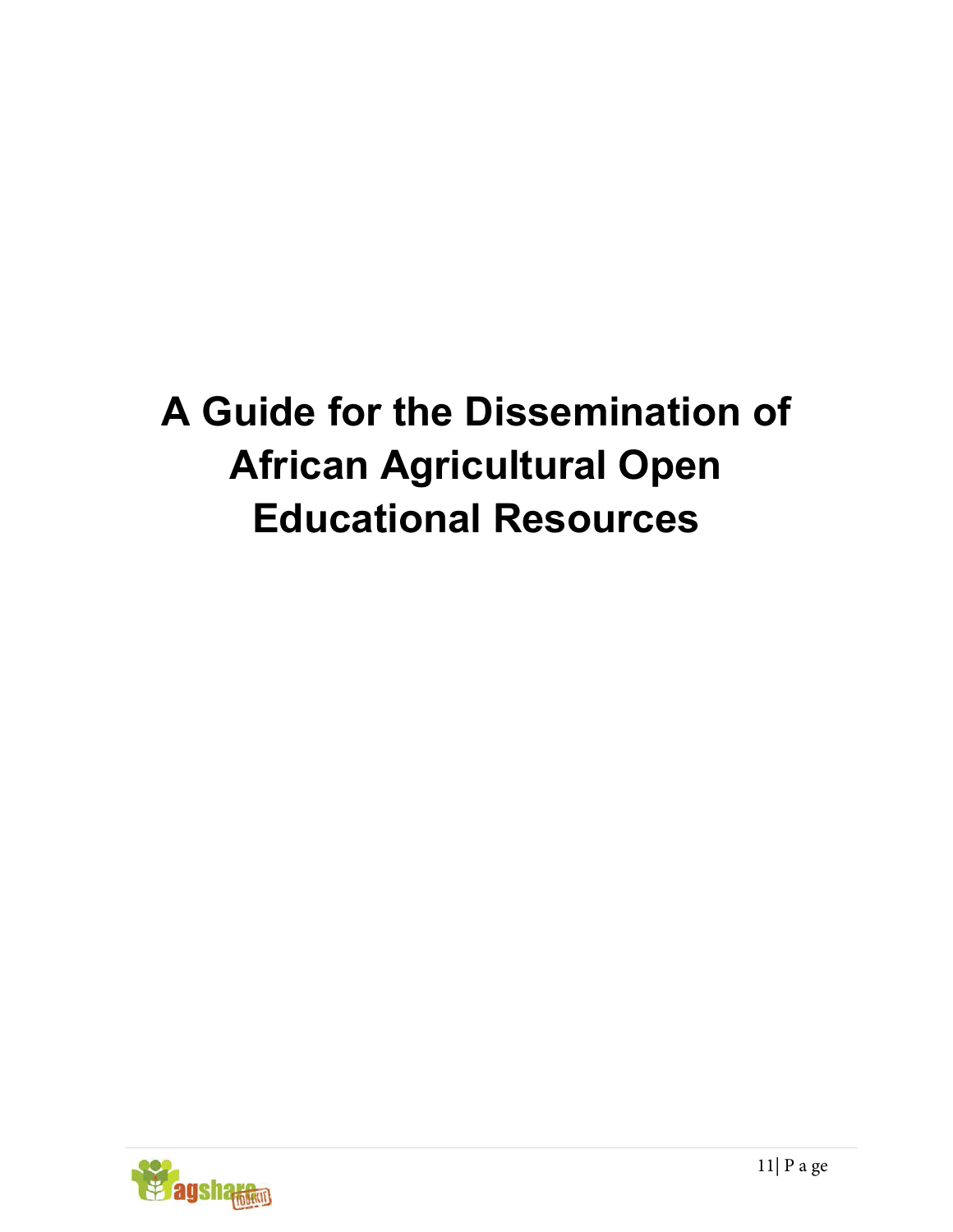*"You see, in the West, the basic economic and social unit is the individual. The American will say, "I am because I am. ...In Africa, the Africans say, " I am because we are." The "we" connotes community." - George Ayittey TEDGlobal 2007* 

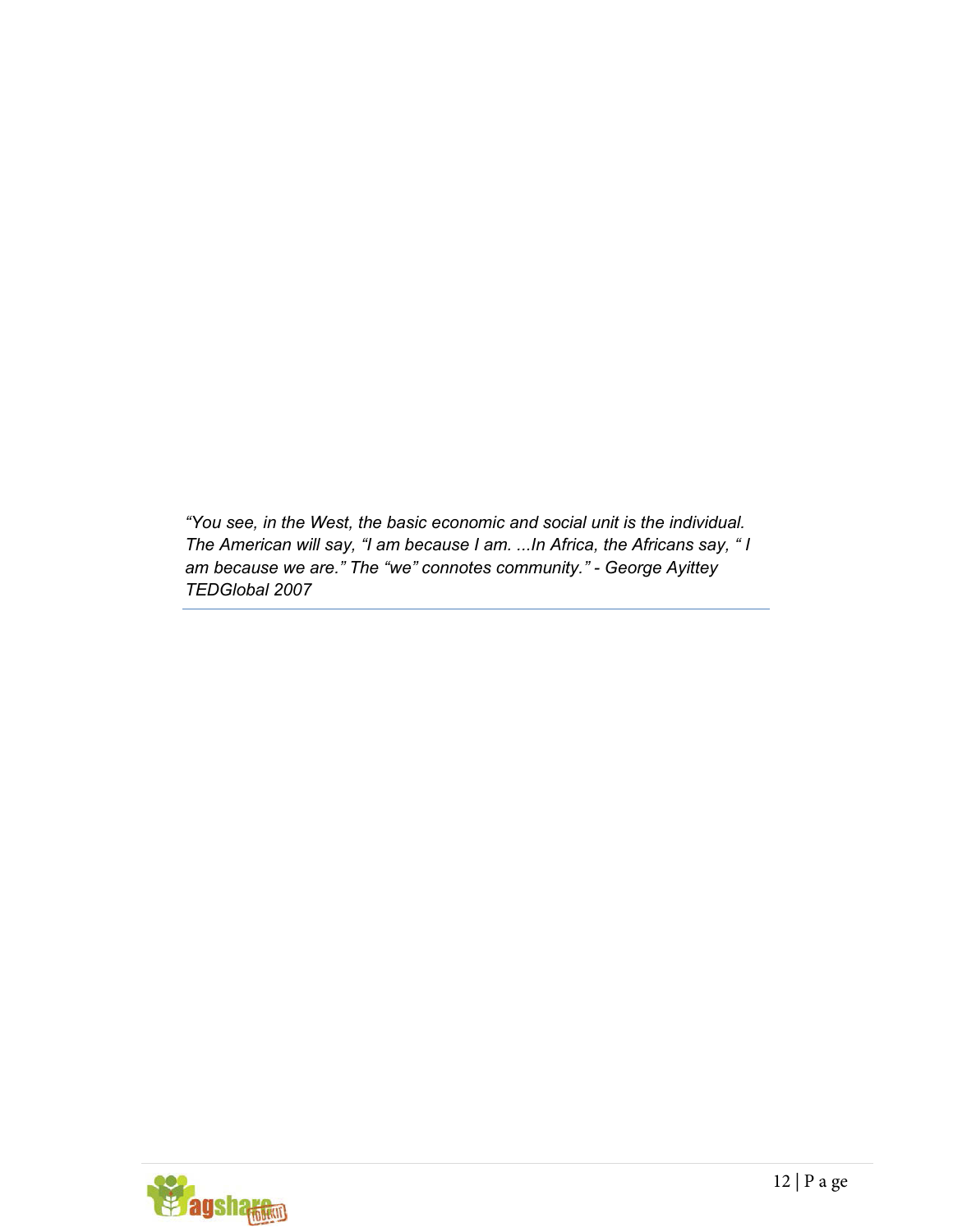**Introduction** One of the most significant challenges facing agricultural education in African educational contexts is the prevalence of out-of-date teaching materials<sup>1</sup>. Fortunately, Open Educational Resources have the potential to alleviate this challenge by providing faculty, students, researchers, practitioners, extension, and even farmers with a wide variety of free, relevant, localized, and up-to-date educational materials. These resources can be modified to a particular context and integrated into university curriculum, professional training materials and educational programs.

**Purpose of the Guide** This guide is meant to help individuals involved in the research, study, and practice of African agriculture to share the high quality teaching and learning resources they create. We hope to provide you with the information you need to effectively contribute to a growing participatory culture. When we work together as colleagues or classmates, we can strengthen agricultural education and advance meaningful community efforts on a local and global level.

# *Open Education*

*"...is the simple and powerful idea that the world's knowledge is a public good and that technology in general and the Worldwide Web in particular provide an extraordinary opportunity for everyone to share, use, and reuse knowledge."* 

*- The William and Flora Hewlett Foundation*

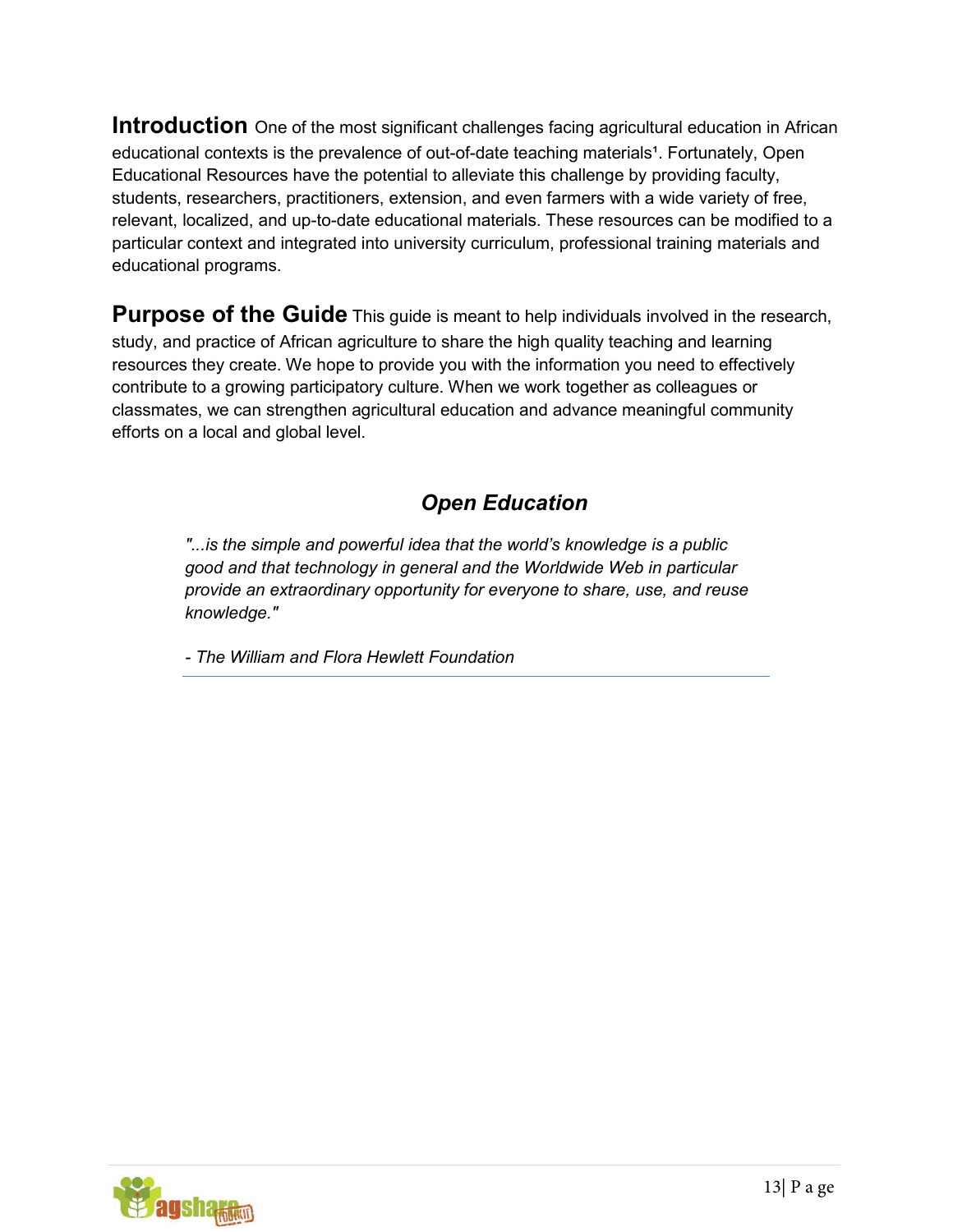# **Open Educational Resources - A Community Approach to**

**Education** Digital content can be seen as set of building blocks in a larger structure: small pieces come together to form a larger structure. When teachers, students, professionals, and organizations provide small contributions of their knowledge, we increase opportunity to work together to create additional resources and solutions that have relevance to immediate challenges or ideas.

The reality is, we all search for content to help deepen our understanding of a particular subject area or to create something to demonstrate our knowledge. We rely on others to share educational material so that we can more effectively create what we desire.

The goal is to encourage the sharing and subsequent use of the knowledge in academic, amateur, and professional spheres. Whether a faculty member posts a syllabus online, a home gardener records and uploads a video to YouTube, or a food scientist provides information pamphlets about microbial testing centers, we can create learning tools and educational resources to help improve learning, informal knowledge and professional practice.

# *A Simple Principle*

*"digitised materials offered freely and openly for educators, students, and self-learners to use and reuse for teaching, learning, and research. OER includes learning content, software tools to develop, use, and distribute content, and implementation resources such as open licences." - UNESCO*

**The Open Community** What is so special about the OER community? It is made up of people who actively support the free exchange of knowledge. People who want to give others the chance to make use of what they create to create new content. People who say, "Take what I make, add to or change it, contextualize it, translate it. Let's work together."

**Start Sharing** As a university faculty member, a student, or agricultural practitioners in non-profit or government organizations, use this guide to learn more about what you can share and where to share it.

Whether you know it or not, you have a lot to share. And we want to invite you to become part of a growing network of individuals who are generating and sharing quality educational content that can lead to new content and new forms of professional, academic, and social relationships.

It is our goal to encourage a wide range of individuals involved in agricultural education to generate and share educational resources. Whether you're an instructor, a student, a farmer, or

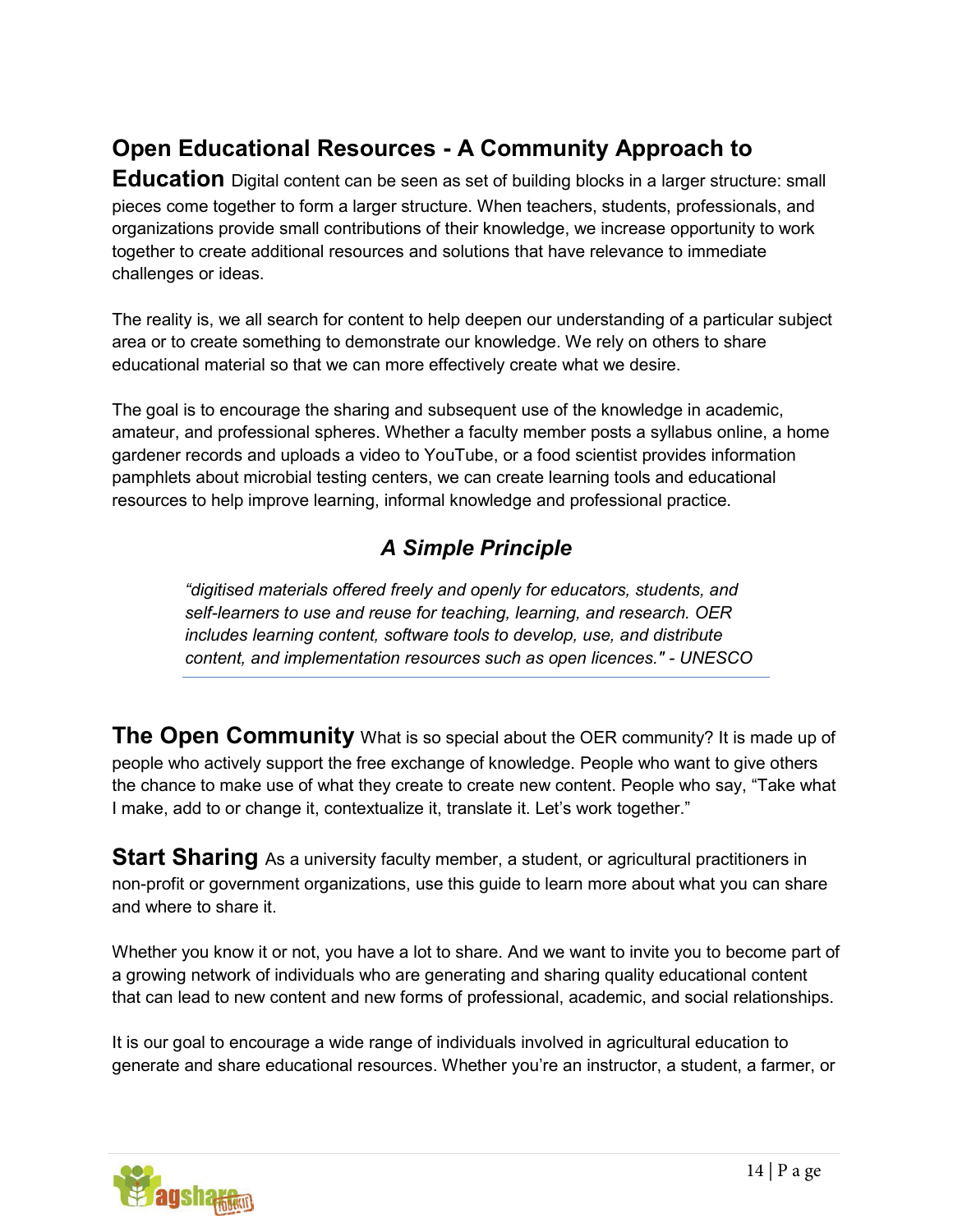part of a non-profit organization we hope you will use this guide to learn more about what you can share and where you can share it.

**Where to Start & What to Share** We encourage you to start by taking a look at your educational portfolio. What material have you created that could be considered useful to others? Do you have course syllabi and reading lists you have created? What about research papers you have written for a particular course or a Master's thesis? Perhaps you have photos of a unique agricultural practice or a transcript of an interview with a local farmer.

As a University professor or instructor, you may have presentations and teaching plans that could be shared. Perhaps you are a student who volunteers with a community organization and has created materials on agricultural best practices. Whatever the context, it is likely you have created a number of resources that have potential value to others in the agricultural learning community and beyond.

# **Considerations in Sharing Materials - A Contextual Checklist**

You have valuable knowledge and insights. Select an avenue of dissemination that will maximize the chance that the resource will be discovered and utilized by others audience.

## *1. Determine the Material Type* – *You have something to share*.

A Short List of Materials to Consider Sharing:

- Teaching Cases
- Photos / Videos
- -
- Instructional Modules
- 
- 
- Recordings Multi-Media DVDs
- Software Quizzes and Exams
	- Notes
- Field Notes Presentation Slides
	- Blog Posts Interview **Transcripts** 
		- Presentation **Notes**
		- Study Guides Simulations
		- Master's Theses
- Research Papers
- **Pamphlets**
- **Websites**
- 
- Data Sets

## **Considerations:**

## **No Contribution is Too Small**

Discrete pieces of content – whether photos published alongside research, teaching or research materials used or created as a part of research, etc. - play an important part in helping build a corpus of diverse and high quality educational content.



- Meeting
-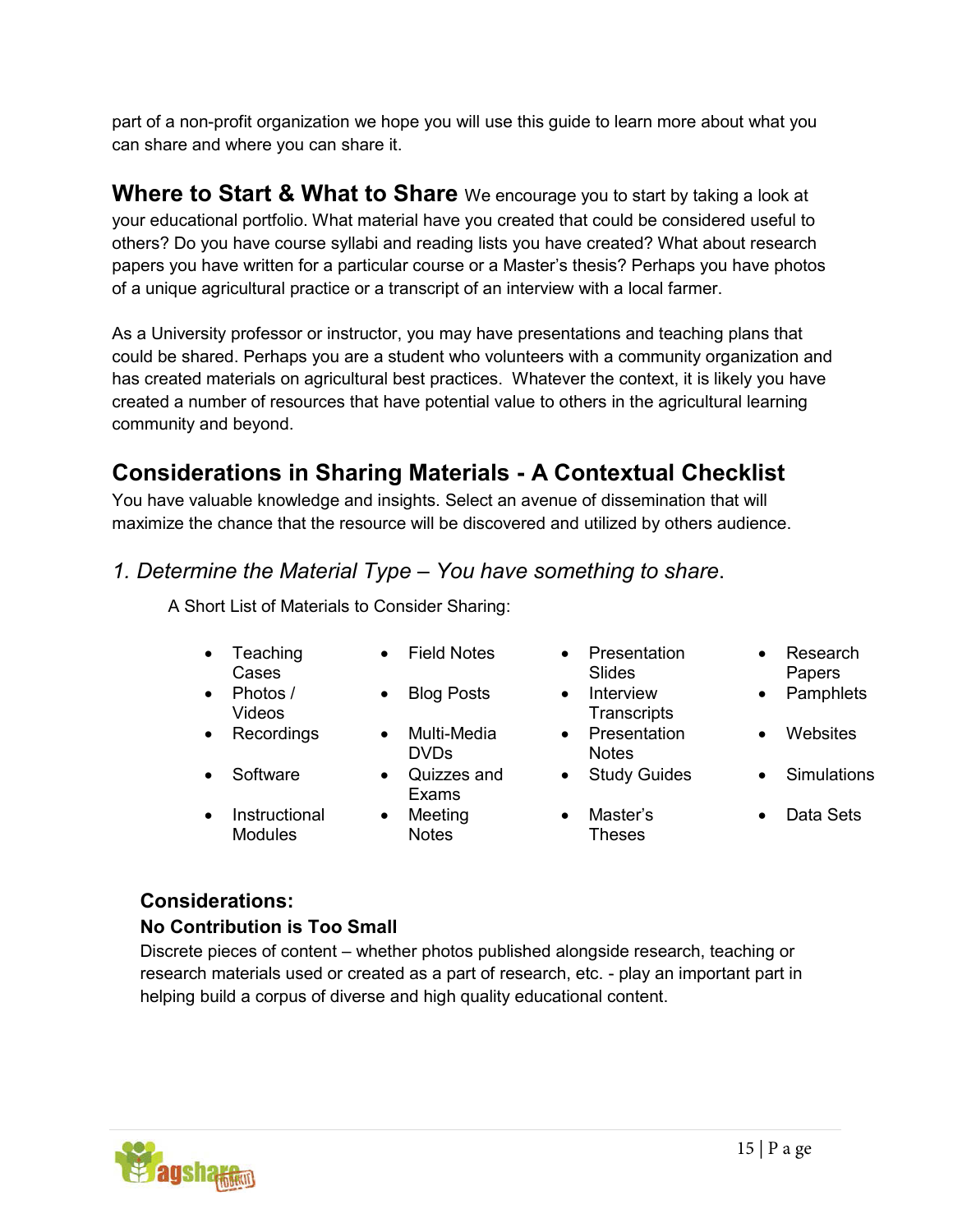## **Print Versus Electronic Format**

Not all content need be shared in a digital form or via the Worldwide Web. Certainly making these resources available in an electronic format increases the potential of use and wide distribution, but a printed brochure or handbook that is distributed also has a distinct value and potential for impact. The important thing to ask is: what works for the immediate or desired audience or context?

## *2. Select a License - How open do you want to be?*

Simply publishing what we create on the Worldwide Web or making it available in a print or digital format is only one part of the process of opening content. While the intent to share is there, there is a need to indicate the full intent to provide users with the freedom to reuse, remix, and redistribute the content for ongoing innovation and creativity.

To do so, many people choose to use a Creative Commons license. These alternative copyright licenses clearly indicate to others the rights the author has and the rights the user has. Basically, the creator retains her copyright to the material, but also provides others the right to make use of the material.

You may see licenses like ones below, which show others what they can do with the content. Learn more about Creative Commons licenses by going here and selecting one that works best for your context.

| Ok for someone to<br>use your material<br>commercially? | Ok for someone to<br>create new versions<br>of your material?                                           | Then, choose the<br>following CC<br>License                               | And, use the<br>following CC<br><b>License Symbol</b> |
|---------------------------------------------------------|---------------------------------------------------------------------------------------------------------|---------------------------------------------------------------------------|-------------------------------------------------------|
|                                                         |                                                                                                         | <b>Attribution</b>                                                        |                                                       |
|                                                         | Yes, and they must license<br>the new work under a Share<br>Alike License.                              | <b>Attribution - Share Alike</b>                                          |                                                       |
|                                                         |                                                                                                         | <b>Attribution - No</b><br><b>Derivatives</b>                             | $\ddot{\bullet}$                                      |
|                                                         | Yes, and the new work must<br>be non-commercial, but it<br>can be under any non-<br>commercial license. | <b>Attribution - Non-</b><br>Commercial                                   |                                                       |
|                                                         | Yes, and they must license<br>the new work under a Non-<br>Commercial Share Alike<br>license.           | <b>Attribution - Non-</b><br><b>Commercial - Share</b><br>Alike           |                                                       |
|                                                         |                                                                                                         | <b>Attribution - Non-</b><br><b>Commercial - No</b><br><b>Derivatives</b> |                                                       |

(Adapted from chart by OER Africa)

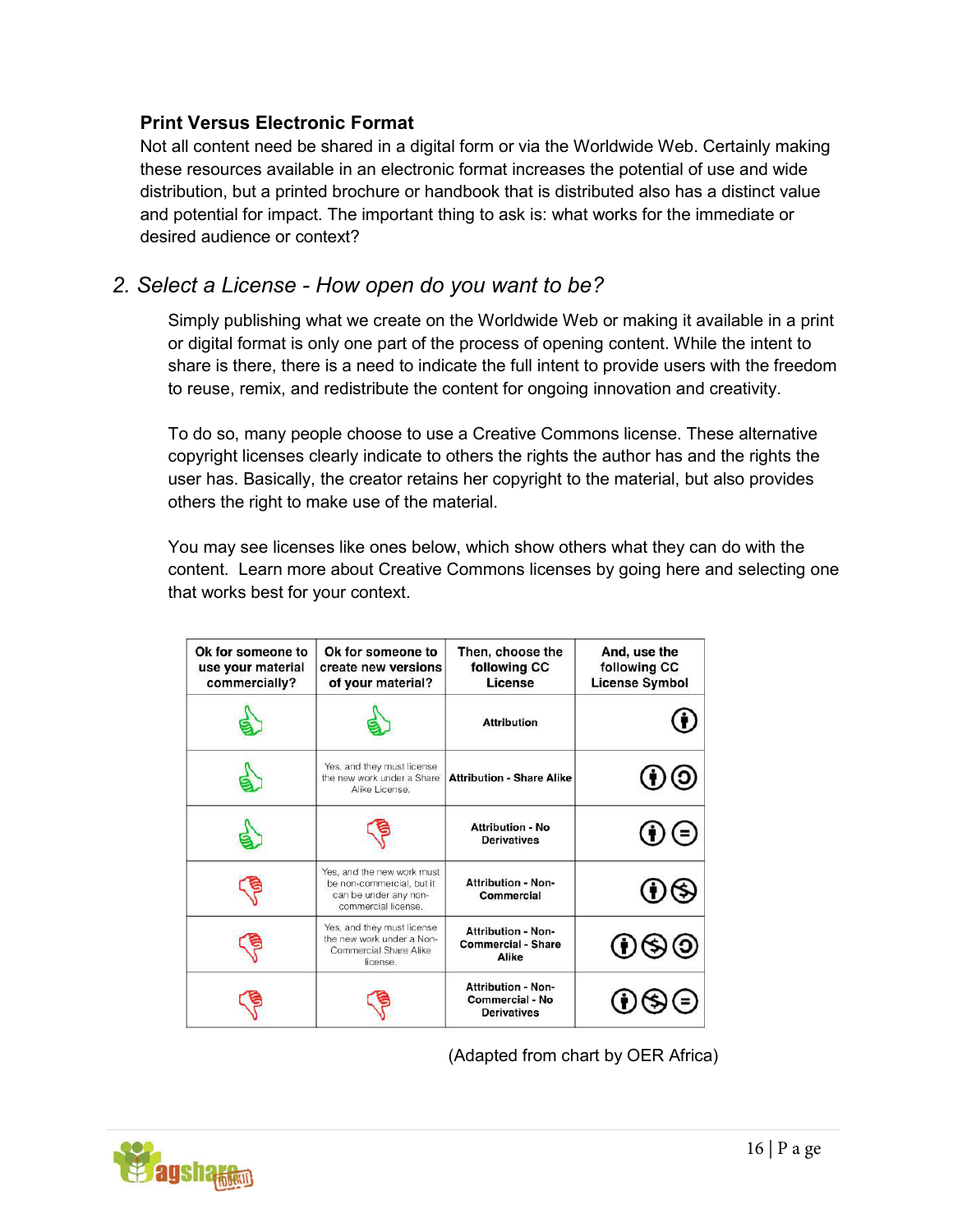## *3. Provide a Resource Description* – *Help others find your resources by adding metadata.*

Many software programs and applications have some form of 'metadata' function that enables you to add descriptors, tags, or other valuable information to the resource itself. For example, in Microsoft Word, Excel, and PowerPoint it is easy to add metadata to a file by visiting the 'properties' window. Some applications provide a limited range of fields for metadata, so it is always possible to include metadata can always be integrated into the document itself in a table or another format.

Metadata that is helpful to include:

- Author(s) Title • Keywords Resource
	-
- -
- Copyright Holder(s)
- 
- Open License URL
- Date Created
- Audience or Age Group
- **Description**
- Language File Size File Format

## **Considerations**:

What is the curricular focus or subject matter of the resource? Does it relate to regulation, management and operation, food safety training / practice, agricultural best practice, Veterinary medicine, etc? Also, one incredible thing about sharing your material as OER is that the intended audience may or may not be who actually makes use of the resource. A photo could appear in a magazine or a website, a student could make use of a dataset to create an interesting mobile application. In the end, the content creator - you - receive credit for your contribution.

## *4. Choose an Avenue of Dissemination - Where will your resource have the most impact?*

It is important to keep in mind that in many parts of Africa, the reliability and affordability of Internet connectivity remains one of the biggest barriers for educators and those seeking information and resources. As such, it is important to consider other avenues of dissemination that might have significant impact not only in your desired context, but also other communities and contexts.

Upload to Web, Upload to Repository, Social Media services / outlets, Data sharing sites, USB or CD/DVD, print on demand, physical print resource, presentation at conference / meeting, training or classroom, mobile, community forum, etc.

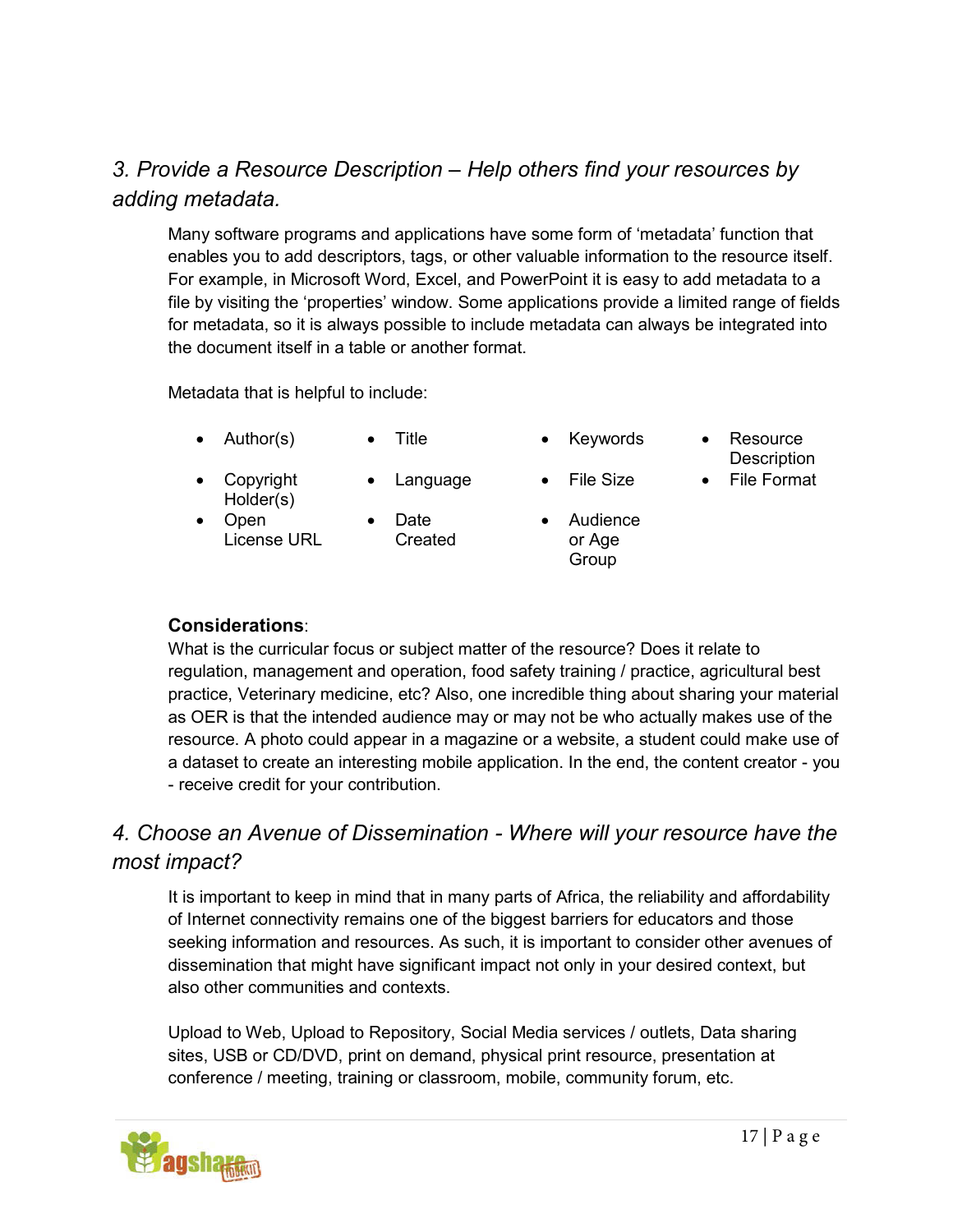# *You're ready to share. Have you done the following? Pre-Dissemination Checklist for OER*

*(This might be similar in design to the ["Research Process Checklist"](http://agsharetoolkit.com/research-project-process-checklist/) in the AgShare Toolkit)*

## **Step 1. Determine the Copyright Holder**

Are you the creator of the content / resource / material? Or, has the appropriate rights holder(s) been identified for the material and permission secured to publish the material? If YES, jump to Step 2. If NO, the rights holder must be identified before moving on.

• Each organization or institution may have a different policy around who holds the copyright to the work and content you create. Check with an administrator to determine the institution's policy and to ensure you and others can share. For more information on policy related questions, visit OER Africa's Policy & Review Development Toolkit [\(http://www.oerafrica.org/policy-development-review\)](http://www.oerafrica.org/policy-development-review)

## **Step 2. Identify Embedded Content**

Does the content / resource / material contain any embedded content (photos, charts, illustrations, etc.) that were not created by author of the principle content / material / resource?

- If NO, Skip to Step 3.
	- Many presentations contain images simply pulled from the Worldwide Web but are not openly licensed. While some exemptions exist for educational contexts (e.g. fair use), these images cannot legally be republished without the explicit permission of the individual or entity who holds the copyright to that image.
- If YES, have the copyright holders of this embedded content provided permission to republish the resource?
	- If not, permission to publish must be obtained from the creators of this content OR the embedded content must be substituted with openly licensed content OR recreated in a new and unique way before proceeding.

## **3. Select a Creative Commons License for the Material**

Has an open license (e.g. Creative Commons license) been applied to the content / resource / material you desire to share? (for more help on Copyright and Licensing visit OER Africa's OER Copyright and Licensing Toolkit:

[\(http://www.oerafrica.org/resource/oer-copyright-and-licensing-toolkit\)](http://www.oerafrica.org/resource/oer-copyright-and-licensing-toolkit) If **YES**, proceed to Step 4.

● Has the selection of an open license been incorporated and made explicit in the material? Whether with an image or embedded metadata? (For guidance on

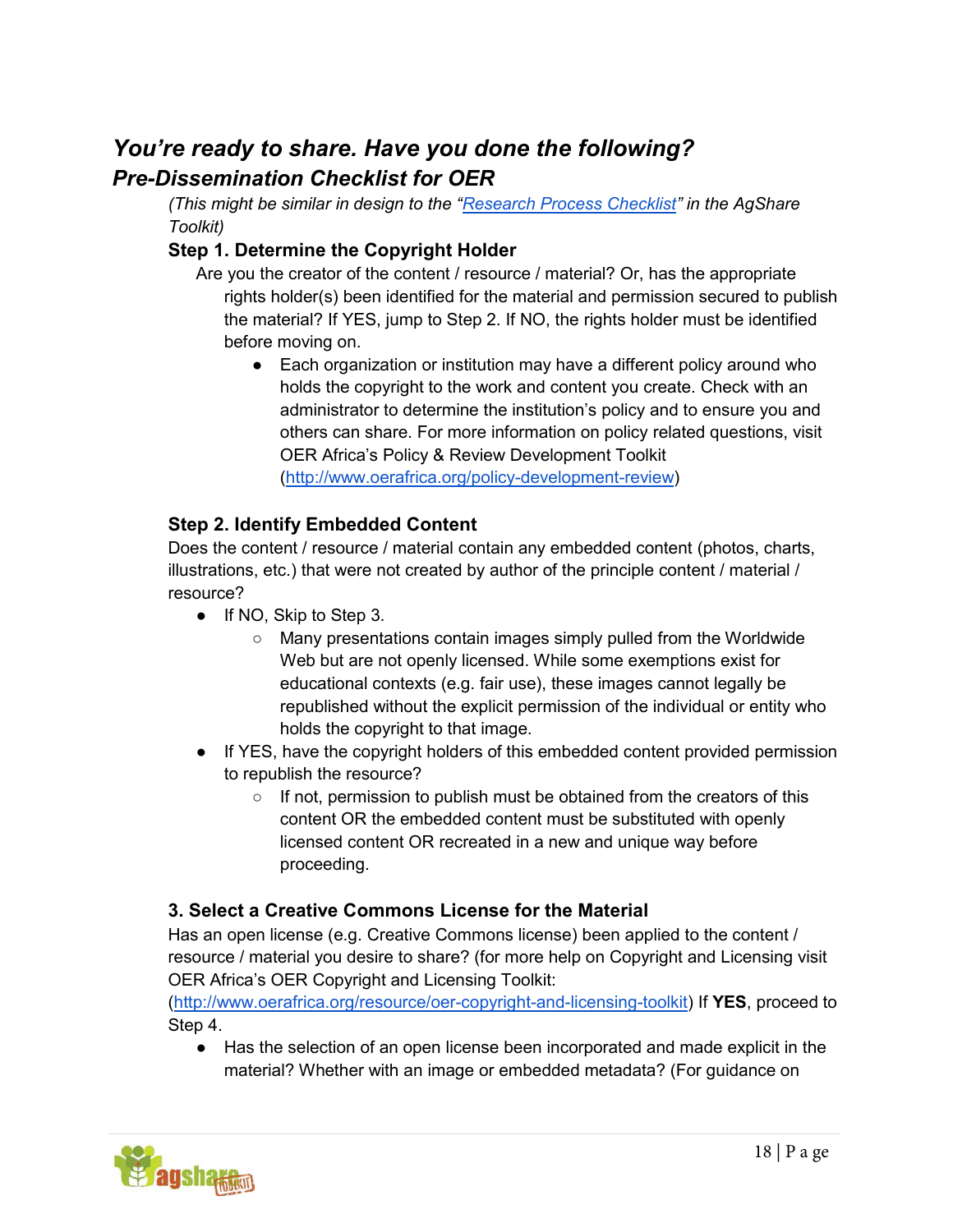including or embedding licensing information use the OER Copyright and Licensing Toolkit.)

## **4. Include Metadata**

Have the materials included tags and other metadata that will more easily help people categorize the resource in a database or other search based repository?

- While many repositories and databases where content can be share will allow for an author to include key metadata, including metadata into a document or file can be difficult without advanced technical knowledge. That said, it is possible to simply include a summary of some key metadata in an appendix or an attached text file.
- Some considerations for metadata to include might follow AIMS standards. (More information on AIMS Standards here: [\(http://aims.fao.org/advice-and-capacity](http://aims.fao.org/advice-and-capacity-development/metadata-standards)[development/metadata-standards\)](http://aims.fao.org/advice-and-capacity-development/metadata-standards)

## **5. Ensure Editable File Formats**

Has the content / resource / material been made available in an open and editable material file format? This will enable maximum flexibility for downstream use and reuse.

● For example, if a presentation has been made using Microsoft PowerPoint the original .PPT or .PPTX file should be shared to make it as easy as possible for others to download and edit. While a .pdf file may be accessible it is far more difficult for a user to extract and reuse pieces.

## **6. Determine the Avenue of Dissemination**

In addition to web based repositories and content sharing sites, there are any number of non-Web 2.0 avenues that might be applicable for dissemination.

• Consider ways in which the resource might have a real local impact, whether sharing the resource on a USB drive, CD, DVD or even as a handout or brochure. Other venues might include a presentation of your work on a local TV station, radio program, in a community workshop, at an agricultural show, an in classroom presentation, or information pamphlets, etc. Each of these non-Web 2.0 avenues can all be equally as effective in helping to share knowledge, research, community practice, etc.

## **Where to Share (and Find) OER online**.

Which avenues and platforms will most effectively increase the reach of your knowledge and resources?

## **General Presentations / Educational Content**

- OER Commons:<http://www.oercommons.org/oer>
- MERLOT -<http://www.merlot.org/>
- TESSA -<http://www.tessafrica.net/share>
- Teachers Without Borders -<http://teacherswithoutborders.org/>

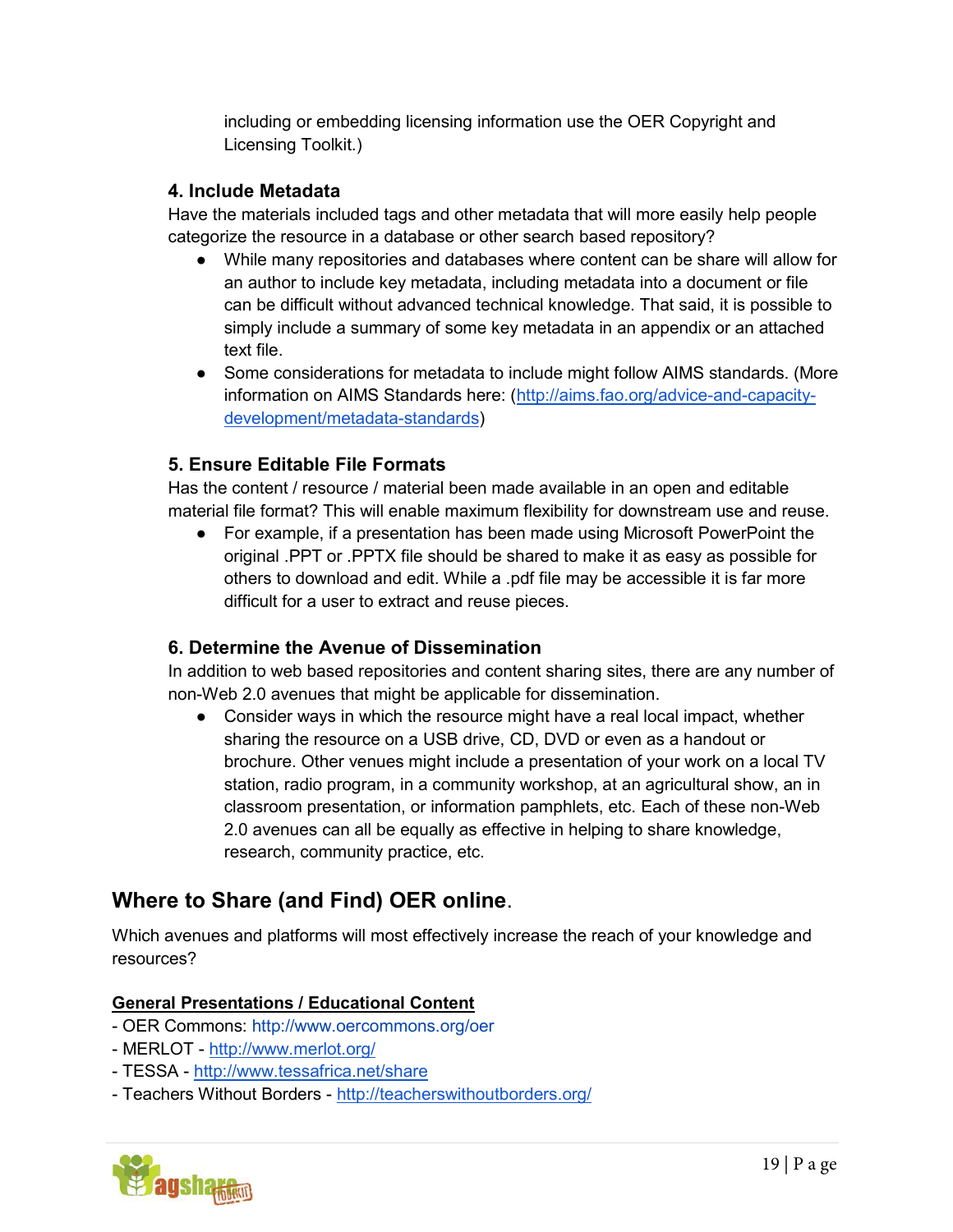- Slideshare.net -<http://www.slideshare.net/>

### **Website for General Datasets**

- Coherence in Information for Agriculture Research for Development (CIARD) RING: <http://www.ciard.net/resources/ciard-ring>

- Global Open Data for Agriculture and Nutrition (GODAN):<http://godan.info/>

### **Repositories Focused on Agriculture**

- Consultative Group on International Agricultural Research (CGIAR):<http://www.cgiar.org/>
- OER Africa AgShare Repository:
- RUFORUM Open Educational Resources:
- Food and Agriculture Organization of the United Nations:<http://www.fao.org/africa/en/>
- Global Agricultural Research Archive:<http://www.cabi.org/gara>
- FoodNet:<http://www.foodnet.cgiar.org/>

## **Standards**

- Agricultural Information Management Standards (AIMS):<http://aims.fao.org/>

### **Networks**

- Green Learning Network:<http://www.greenlearningnetwork.eu/>
- Association of African Agricultural Professionals in the Diaspora, Inc: [http://www.aaapd](http://www.aaapd-africa.org/)[africa.org/](http://www.aaapd-africa.org/)
- Forum for Agricultural Research in Africa (FARA): http://www.fara-africa.org/

## **Tools for Dissemination of OER**

- South African Institute for distance Education (SAIDE):<http://www.saide.org.za/design-guide>
- WikiEducator: [http://wikieducator.org/Main\\_Page](http://wikieducator.org/Main_Page)

## **Open Access Academic Journals**

- Access to Global Online Research in Agriculture (AGORA):<http://www.aginternetwork.org/en/>
- African Journal of Food, Agriculture, Nutrition and Development -<http://www.ajfand.net/>
- African Journal of Agricultural Research -<http://www.academicjournals.org/journal/AJAR>
- Journal of Agricultural Science -<http://www.ccsenet.org/journal/index.php/jas>
- Journal of Tropical Agriculture -<http://www.jtropag.in/index.php/ojs>
- World Journal of Agricultural Science -<http://www.idosi.org/wjas/online.htm>
- AgEcon -<http://ageconsearch.umn.edu/>
- list: [http://www.aaapd-africa.org/page/Open\\_Source\\_Journals](http://www.aaapd-africa.org/page/Open_Source_Journals)

## **Organizational Support / Funding Ties**

-<http://agra-alliance.org/>

## **Websites for Photos & Multimedia**

- Flickr.com -
- Youtube.com

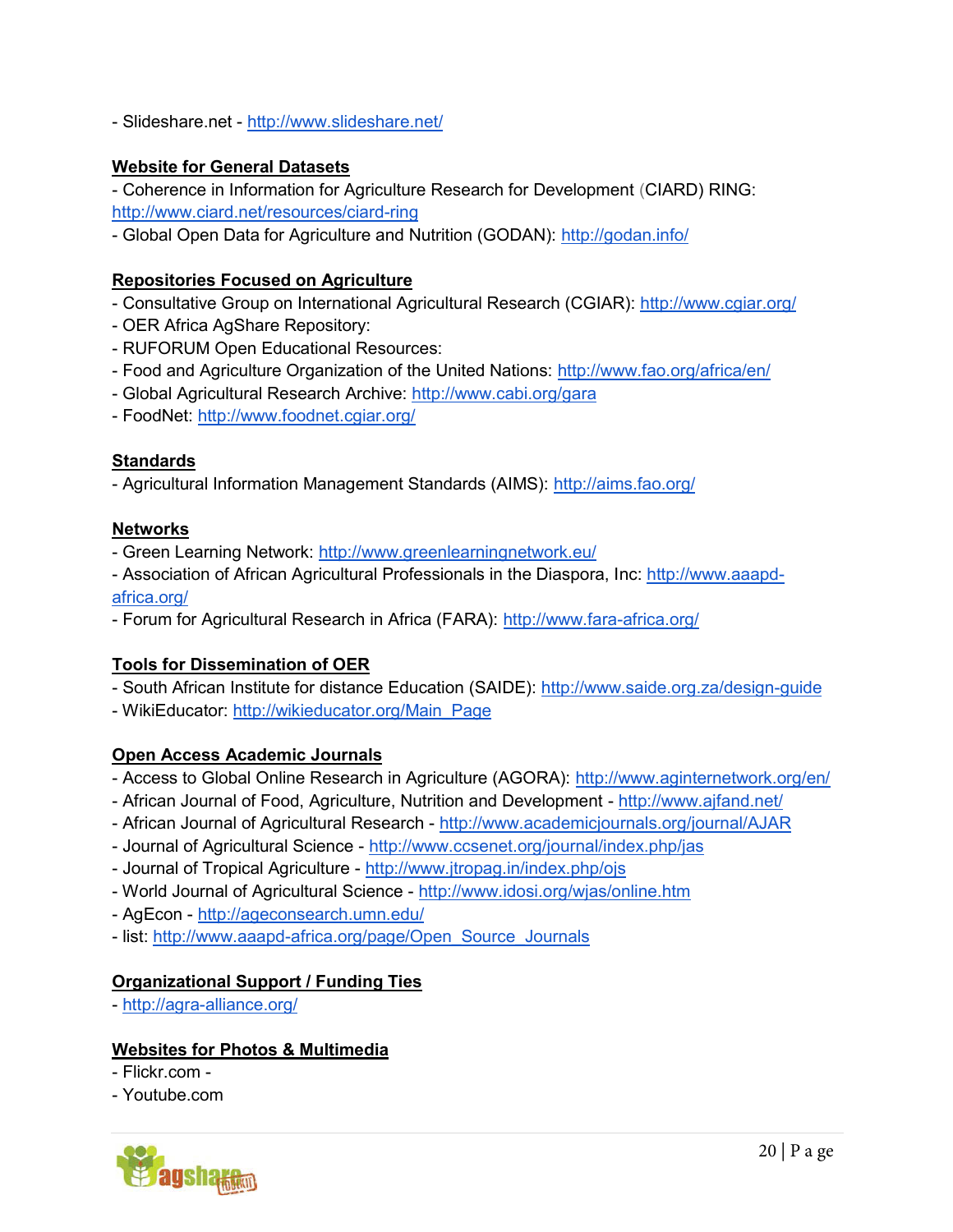- Wikimedia Commons: [http://commons.wikimedia.org/wiki/Main\\_Page](http://commons.wikimedia.org/wiki/Main_Page)

[Note: A scaled down version of this could also be generated. Basically, a one page guide / diagram that would simply showcase potential avenues of dissemination for particular audiences. We could also have a column for "important considerations" to keep in mind at each step.]

Example:

| <b>Resource / Material Type</b> | <b>Where to Share</b>                             | <b>User Community</b>                   | <b>Considerations</b>                                          |
|---------------------------------|---------------------------------------------------|-----------------------------------------|----------------------------------------------------------------|
|                                 | Journal: African Journal of Agricultural Research |                                         | Are there discrete pieces of your                              |
| Academic Research Papers        | http://www.academicjournals.org/journal/AJAR      | Academic, NGO,<br>Government, Business. | resource that could be shared?<br>For example images, figures, |
|                                 | Repository: AgEcon Search                         |                                         | presentations, or other notes?                                 |
|                                 | http://ageconsearch.umn.edu/sub-instructions.isp  |                                         |                                                                |
|                                 |                                                   |                                         |                                                                |

## **References.**

1. Geith, Christine and Karen Vignare, AgShare Open Knowledge: Improving Rural Communities Through University Student Action Research, *Journal of Asynchronous Learning Networks*, Volume 17: Issue 2

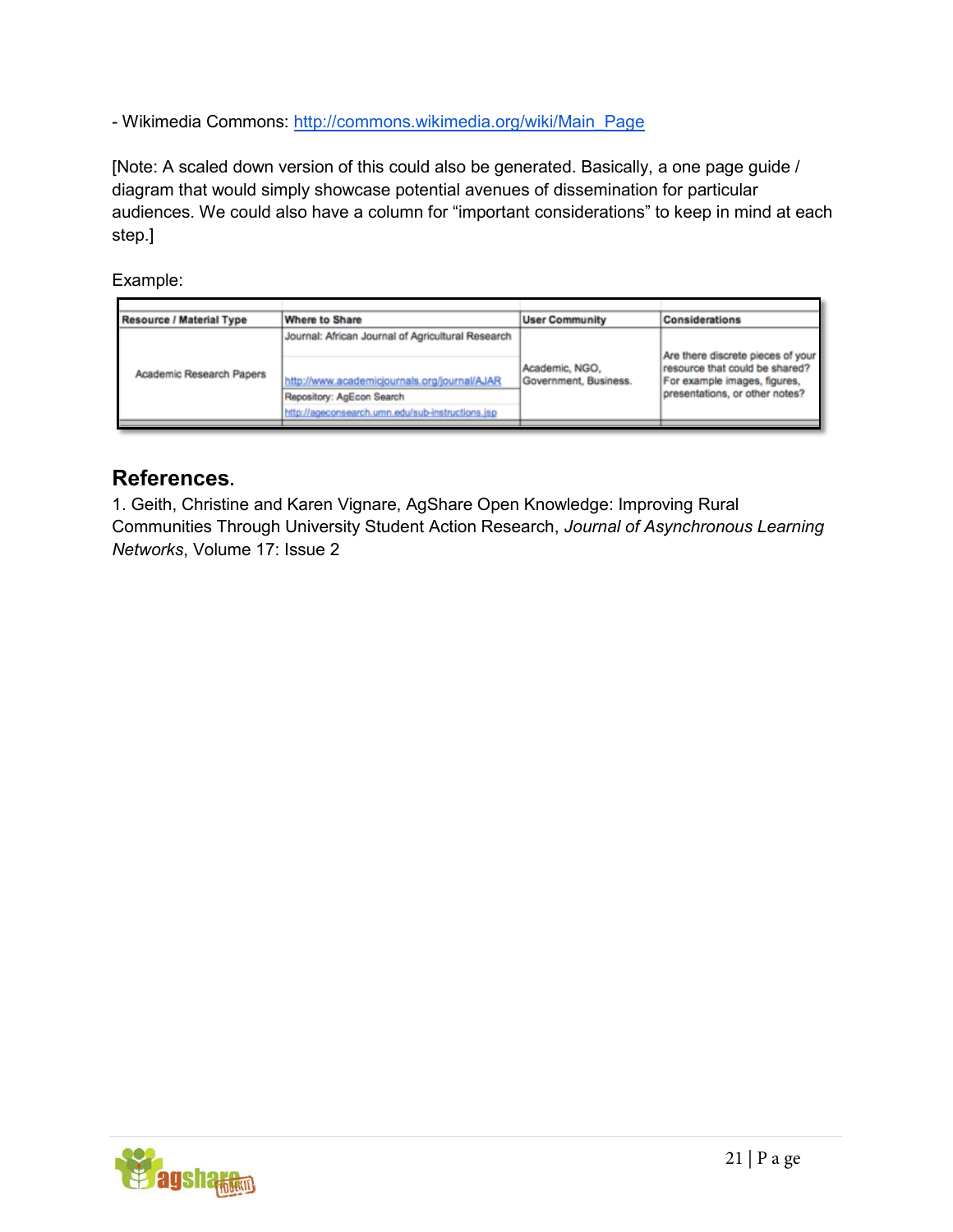<span id="page-21-0"></span>

Here you will find resources downloadable tools like templates and planning documents to assist with the development of your project.

> *Except where otherwise noted, content in this document is licensed under a Creative Commons Attribution 3.0 License*

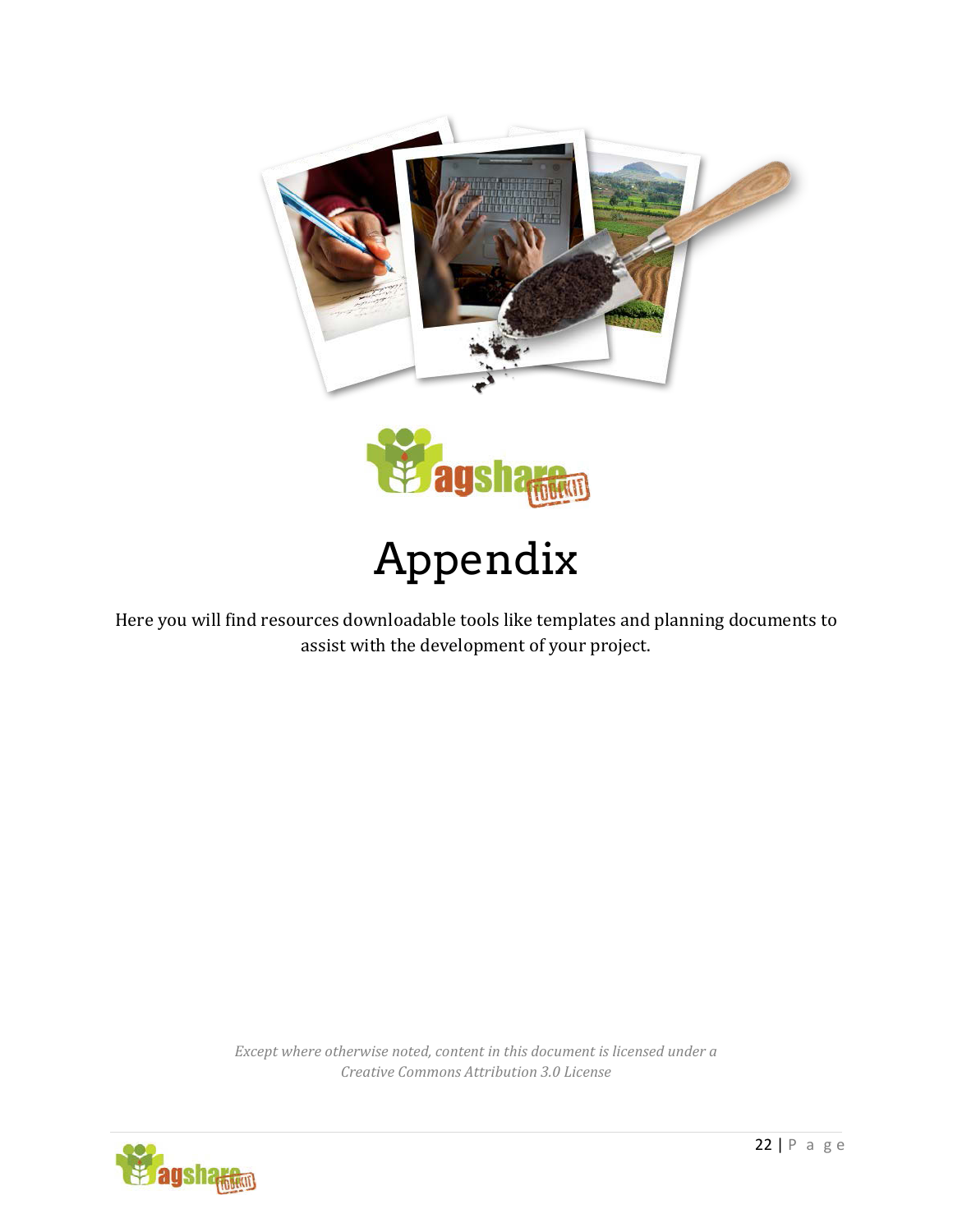<span id="page-22-0"></span>

# AgShare Research Project: Quality Standards Measurement & Evaluation

Use this template to describe the quality standards of a research project and the measurements you can use to evaluate them. The list of quality standards should be determined by both the faculty and student(s) involved in the projects. The faculty member should describe the evaluation criteria (below average, average, above average). This document can be completed at the beginning of the project and used at the end as a way to assess the project.

| <b>Quality Standards for Research</b><br>Project                              | <b>Below Average</b><br>(meets some quality standards)                                             | Average<br>(meets quality standards)                                                                  | <b>Above Average</b><br>(exceeds quality standards)                                                                                                                                           |
|-------------------------------------------------------------------------------|----------------------------------------------------------------------------------------------------|-------------------------------------------------------------------------------------------------------|-----------------------------------------------------------------------------------------------------------------------------------------------------------------------------------------------|
| <b>Example:</b> Sufficient infrastructure is<br>available for collecting data | A low number of resources were available<br>for data collection resulting in inaccurate<br>results | An acceptable amount of resources were<br>available for data collection resulting in<br>valid results | An acceptable amount of resources were<br>available for the study resulting in valid<br>results - due to the variety of resources<br>available there are additional research<br>possibilities |
|                                                                               |                                                                                                    |                                                                                                       |                                                                                                                                                                                               |
|                                                                               |                                                                                                    |                                                                                                       |                                                                                                                                                                                               |
|                                                                               |                                                                                                    |                                                                                                       |                                                                                                                                                                                               |
|                                                                               |                                                                                                    |                                                                                                       |                                                                                                                                                                                               |

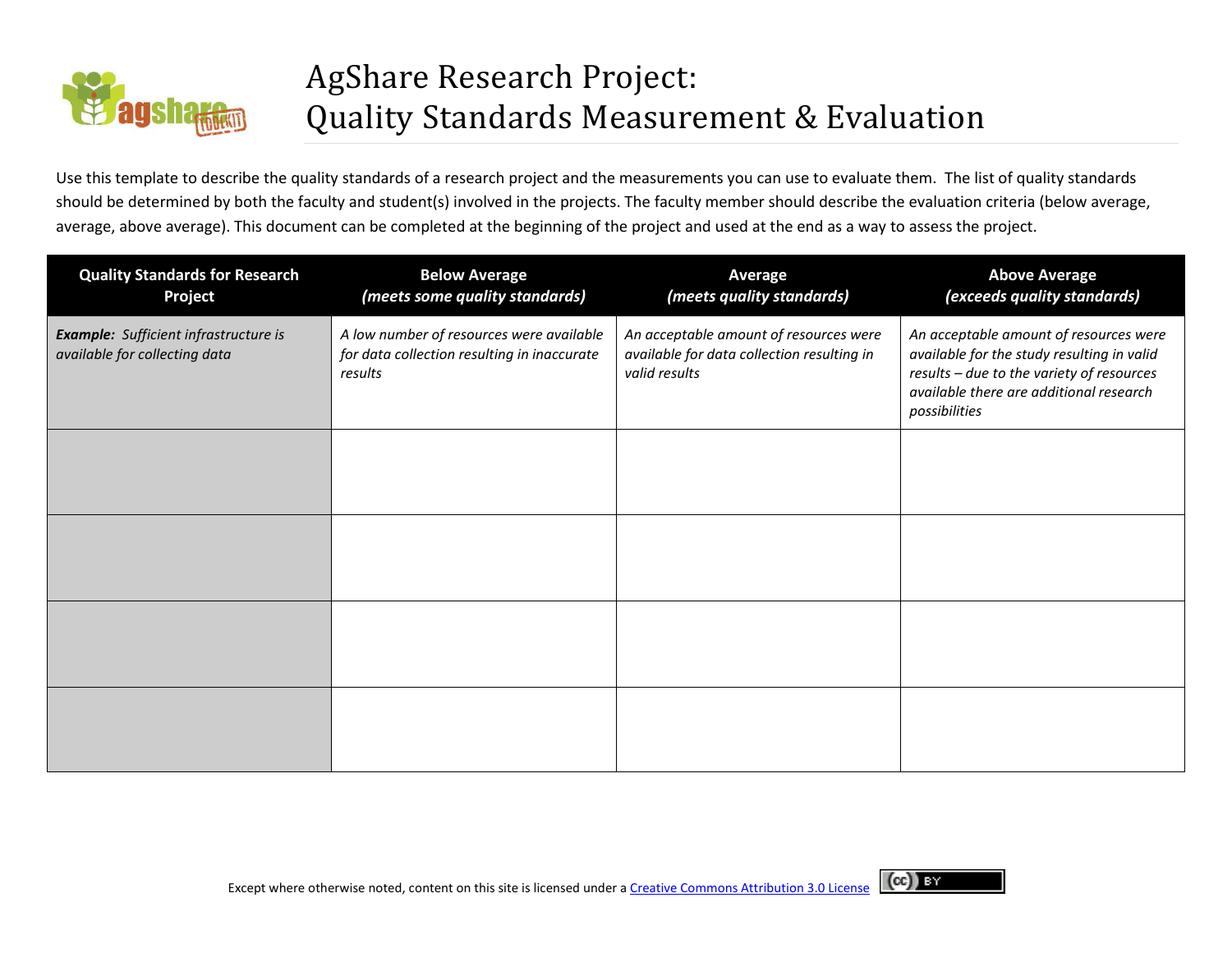# <span id="page-23-0"></span>AgShare Project: Research Process Checklist

This template can be used in the planning stages of a research project. The checklist includes suggested steps for developing a research project and specific criteria for each step. Faculty members should add and/or delete items on this check list based on specific research goals and share with students.

|                                                                                           | <b>Complete</b> | <b>Not Complete</b> | N/A |
|-------------------------------------------------------------------------------------------|-----------------|---------------------|-----|
| Identify the research problem/question                                                    |                 |                     |     |
| • Relates to farmers at a local level                                                     |                 |                     |     |
| • Has potential to have a positive effect on the local community                          |                 |                     |     |
| <b>Review the literature</b>                                                              |                 |                     |     |
| • The student has a strong understanding of the background of<br>the problem/question     |                 |                     |     |
| • The student is aware of similar studies and their results                               |                 |                     |     |
| Clarify the problem/purpose of study                                                      |                 |                     |     |
| • Based on lit review the problem/purpose of the study is refined                         |                 |                     |     |
| • Student has received adequate feedback from faculty on the<br>research problem/question |                 |                     |     |
| Define the population                                                                     |                 |                     |     |
| • The characteristics of the population is identified                                     |                 |                     |     |
| • The scope of the population is identified                                               |                 |                     |     |
| Develop the data collection plan                                                          |                 |                     |     |
| • Identify most appropriate method for collecting the data                                |                 |                     |     |
| • Create timeline for data collection                                                     |                 |                     |     |
| • Choose method for analyzing data                                                        |                 |                     |     |
| <b>Collect Data</b>                                                                       |                 |                     |     |
| • Create data collection instruments                                                      |                 |                     |     |
| • Collect data from identified population                                                 |                 |                     |     |
| <b>Analyze the Data</b>                                                                   |                 |                     |     |
| • Conduct quantitative and/or qualitative analysis                                        |                 |                     |     |
| • Create reports based on analysis                                                        |                 |                     |     |

*Source: Fraenkel, J.R. How to Design and Evaluate Research in Education. New York: McGraw Hill, 2003.*

 $\left(\mathrm{cc}\right)$  and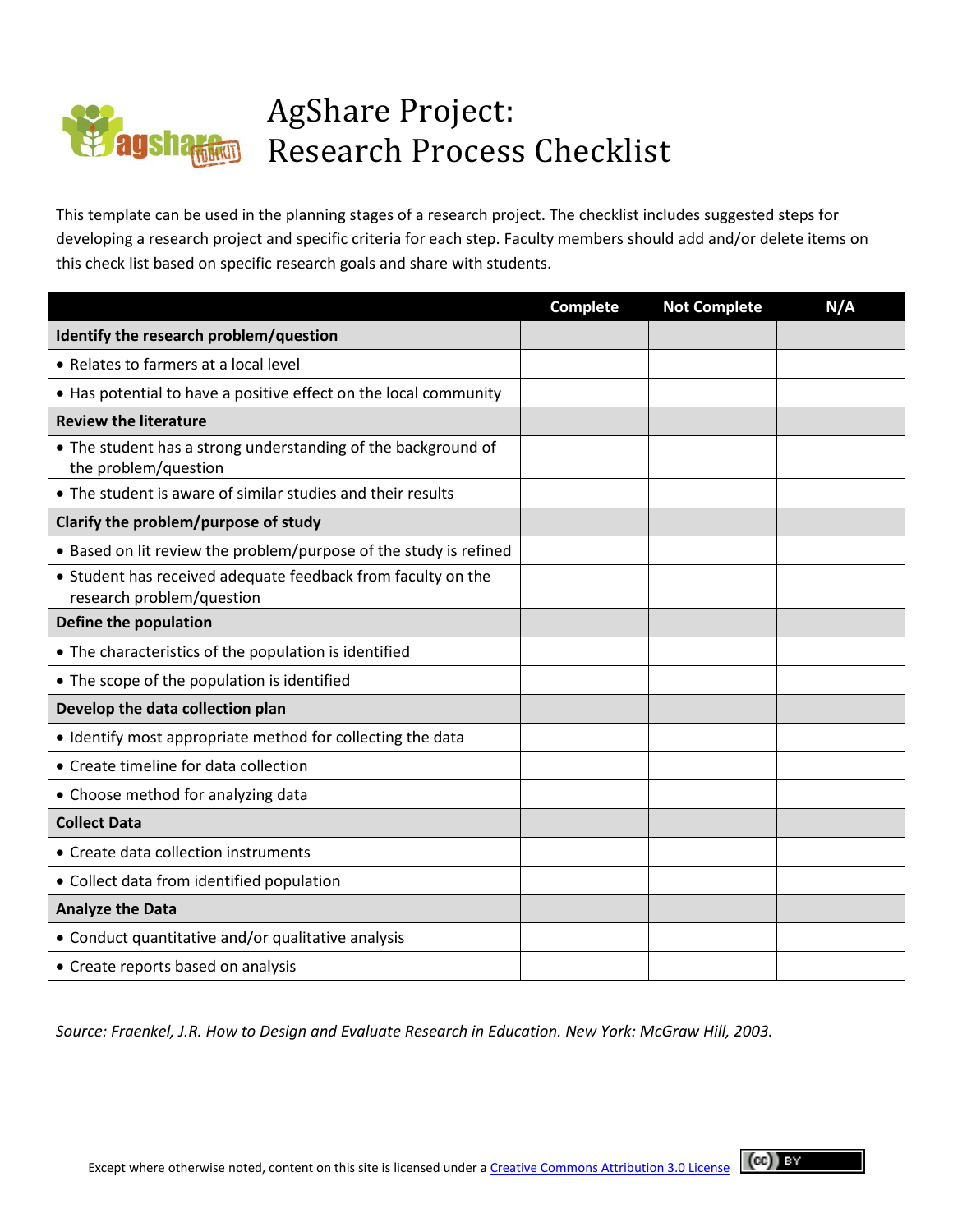#### <span id="page-24-0"></span>**Graduate Student Innovation/Translational Scholars Table Exercise**

1. Briefly describe a research project in agriculture or a closely related field (i.e. health, environment) for which information would be useful to: **(a)** community stakeholders and/or **(b)** teachers in the form of written or video cases.

2. Imagine a graduate student as part of the research team who has special training to take on a role on the team where they create this information. What would this graduate student need to know and how would they need to behave to effectively perform this role on the research team? For example, they may need new media skills or they may need to understand the research methods of the team.

| A graduate<br>student:   | To write a case example | To video a case<br>example | To write instructions or<br>informational materials for | To blog about the project | (fill in the blank) |
|--------------------------|-------------------------|----------------------------|---------------------------------------------------------|---------------------------|---------------------|
|                          |                         |                            | community stakeholders                                  |                           |                     |
| What they                |                         |                            |                                                         |                           |                     |
| need to                  |                         |                            |                                                         |                           |                     |
| know or be               |                         |                            |                                                         |                           |                     |
| able to do               |                         |                            |                                                         |                           |                     |
| What                     |                         |                            |                                                         |                           |                     |
| professional             |                         |                            |                                                         |                           |                     |
| personality<br>traits do |                         |                            |                                                         |                           |                     |
| they need                |                         |                            |                                                         |                           |                     |
| to exhibit to            |                         |                            |                                                         |                           |                     |
| be a                     |                         |                            |                                                         |                           |                     |
| positive<br>contribution |                         |                            |                                                         |                           |                     |
| to the                   |                         |                            |                                                         |                           |                     |
| research                 |                         |                            |                                                         |                           |                     |
| team?                    |                         |                            |                                                         |                           |                     |
|                          |                         |                            |                                                         |                           |                     |
|                          |                         |                            |                                                         |                           |                     |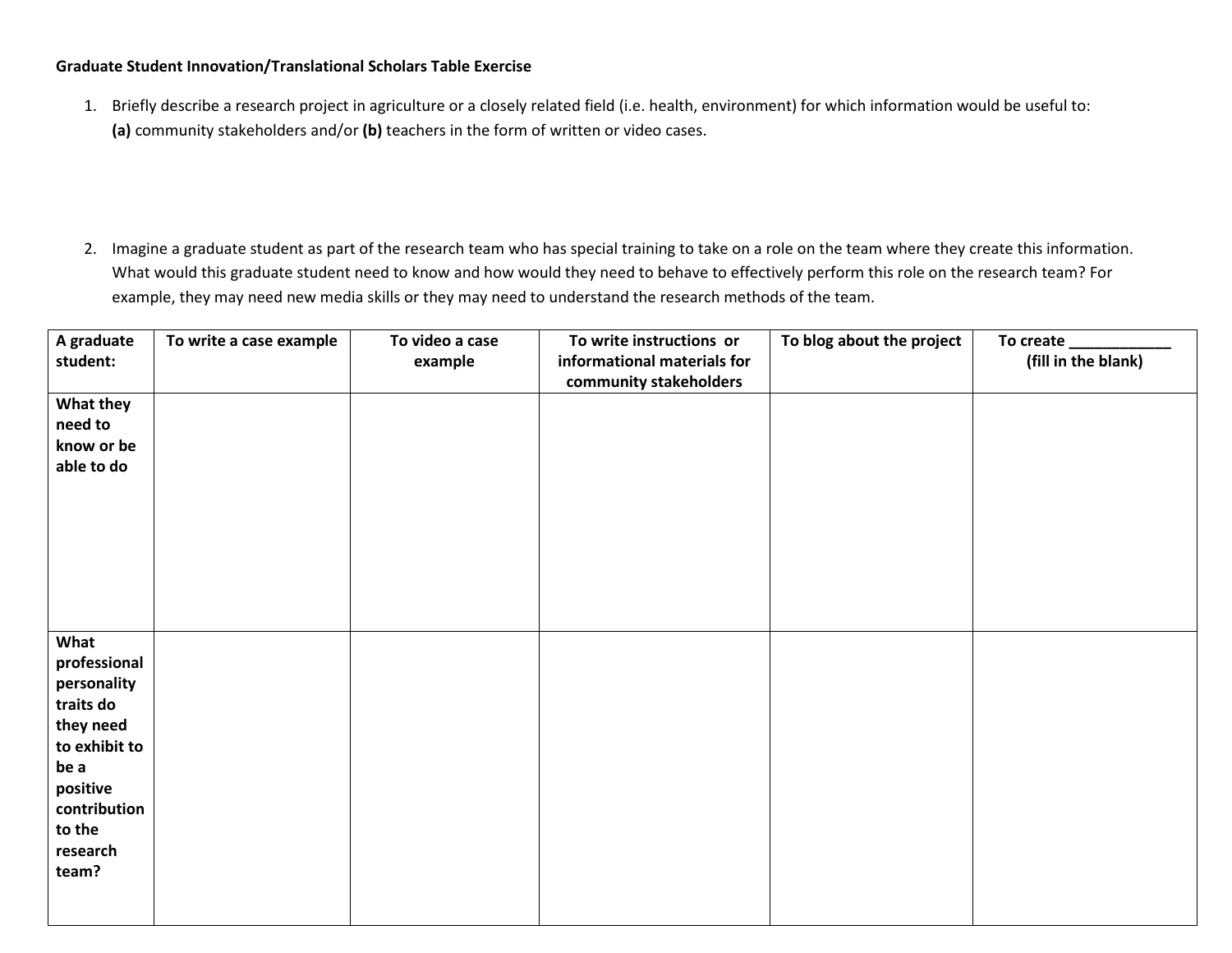#### **Graduate Student Innovation/Translational Scholars Table Exercise**

1. Briefly describe a research project in agriculture or a closely related field (i.e. health, environment) for which information would be useful to: **(a)** community stakeholders and/or **(b)** teachers in the form of written or video cases.

*One Health, New Communication Technology, and Human Behavior*

2. Imagine a graduate student as part of the research team who has special training to take on a role on the team where they create this information. What would this graduate student need to know and how would they need to behave to effectively perform this role on the research team? For example, they may need new media skills or they may need to understand the research methods of the team.

| A graduate    | To write a case example     | To video a case            | To write instructions or       | To blog about the project    | To create           |
|---------------|-----------------------------|----------------------------|--------------------------------|------------------------------|---------------------|
| student:      |                             | example                    | informational materials for    |                              | (fill in the blank) |
|               |                             |                            | community stakeholders         |                              |                     |
| What they     | -Ability to read scientific | -Digital media             | -Knowledge of audience-        | -Basic proficiency in social |                     |
| need to       | research (both natural      | proficiency including      | centered communication         | media                        |                     |
| know or be    | and social)                 | editing,                   | intervention design and access |                              |                     |
| able to do    | -Basic epidemiology         | -Basic videography skills, | to data to drive this          | -Ability to read and         |                     |
|               | course, perhaps basic nat   | -Journalism/story-telling  |                                | translate scientific         |                     |
|               | sci courses                 | skills                     | -Ability to read and translate | research (science writing)   |                     |
|               | -Ability to conduct         |                            | scientific research (science   |                              |                     |
|               | literature searches         |                            | writing)                       | -Story-telling               |                     |
|               | -Interpersonal skills to    |                            |                                |                              |                     |
|               | connect with                |                            | -Data visualization            | -Visualization ability       |                     |
|               | investigators.              |                            | ability/design                 |                              |                     |
|               |                             |                            |                                |                              |                     |
| What          | -Creativity                 | -Creativity                | -Creativity                    | -Creativity                  |                     |
| professional  | -Engagement                 | -Engagement                | -Engagement                    | -Engagement                  |                     |
| personality   | -Curiosity                  | -Curiosity                 | -Curiosity                     | -Curiosity                   |                     |
| traits do     | -Tenacity                   | -Tenacity                  | -Tenacity                      | -Tenacity                    |                     |
| they need     | -Australian shepherd -like  |                            | -Strong Interpersonal Skills   | -Strong Interpersonal        |                     |
| to exhibit to | herding skills              |                            | -Self-Motivated                | <b>Skills</b>                |                     |
| be a          |                             |                            |                                | -Self-Motivated              |                     |
| positive      |                             |                            |                                |                              |                     |
| contribution  |                             |                            |                                |                              |                     |
| to the        |                             |                            |                                |                              |                     |
| research      |                             |                            |                                |                              |                     |
| team?         |                             |                            |                                |                              |                     |
|               |                             |                            |                                |                              |                     |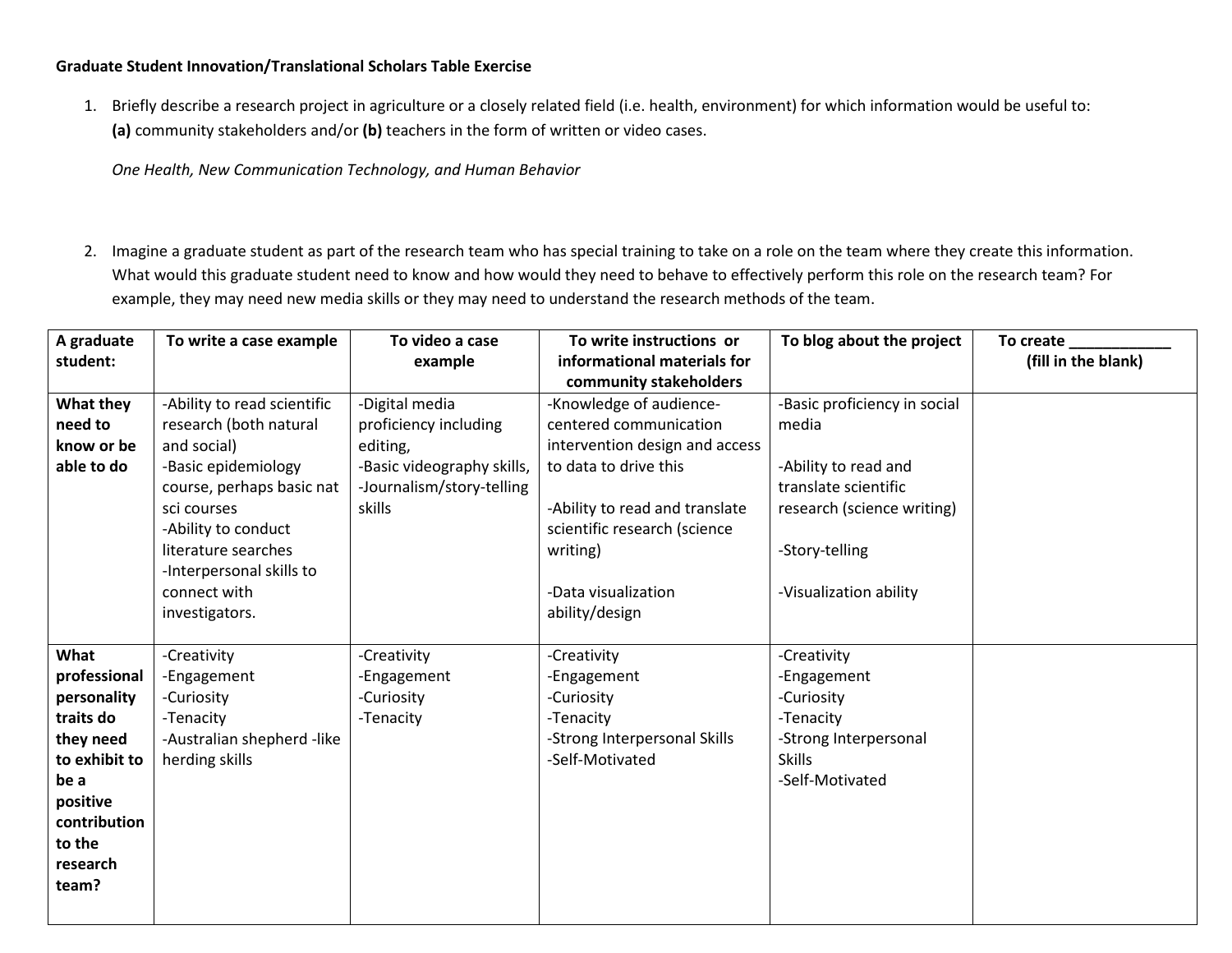**Quality Assurance Workflow:** Imagine a new multiple-media open publication for open agriculture knowledge. Authors and users are university students and faculty. Published materials include research-based video and text cases, data sets, teaching resources and extension materials. Imagine you are designing the publication to assure rigorous (1) scientific, (2) technical and (3) production quality for all published materials. **What does the workflow look like?** The diagram below is just a starting point.

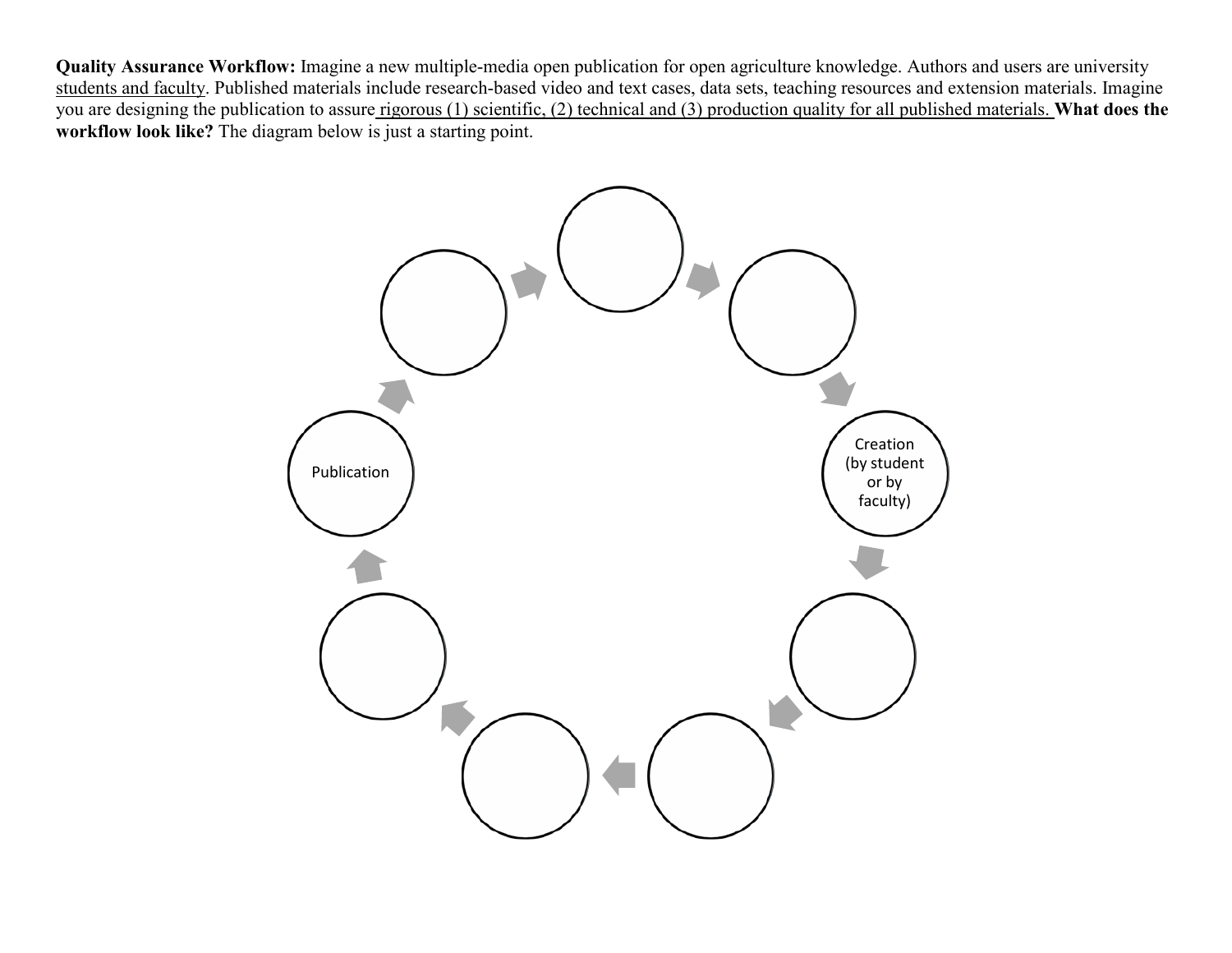

Use this template to assist in documenting the review process by research students, faculty, institutions, and members of the community. The student should use the first section as a self-evaluation of their research. The rest of the form can be used as a template to talk with faculty, members of the institution, and representatives of the community in order to receive feedback on the outputs of their research. Each section has blank lines so additional questions can be added. The results can be used to improve research outputs and help define future research opportunities.

| <b>STUDENT PERSPECTIVE</b>                               |                         |
|----------------------------------------------------------|-------------------------|
|                                                          | <b>Student Comments</b> |
| <b>Intended Outcomes:</b> Do the results of the research |                         |
| project match the intended outcomes of the               |                         |
| project? Are there additional outcomes that              |                         |
| exceeded the intended outcomes?                          |                         |
| Explanation of Research: Do the outputs tell the         |                         |
| story of the research project? Are there any missing     |                         |
| elements including challenges or stories of success?     |                         |
|                                                          |                         |
| OER Requirements: Are OER requirements met for           |                         |
| publishing as an open resource (licensing, no 3rd        |                         |
| party content)?                                          |                         |
|                                                          |                         |
| Selection of Technology Tools: Have the most             |                         |
| effective technology tools been selected in order to     |                         |
| most effectively tell the story of the research          |                         |
| project (web site, video, manual, audio clips)?          |                         |
|                                                          |                         |
|                                                          |                         |
|                                                          |                         |
|                                                          |                         |
|                                                          |                         |
|                                                          |                         |
|                                                          |                         |
|                                                          |                         |
|                                                          |                         |
|                                                          |                         |
|                                                          |                         |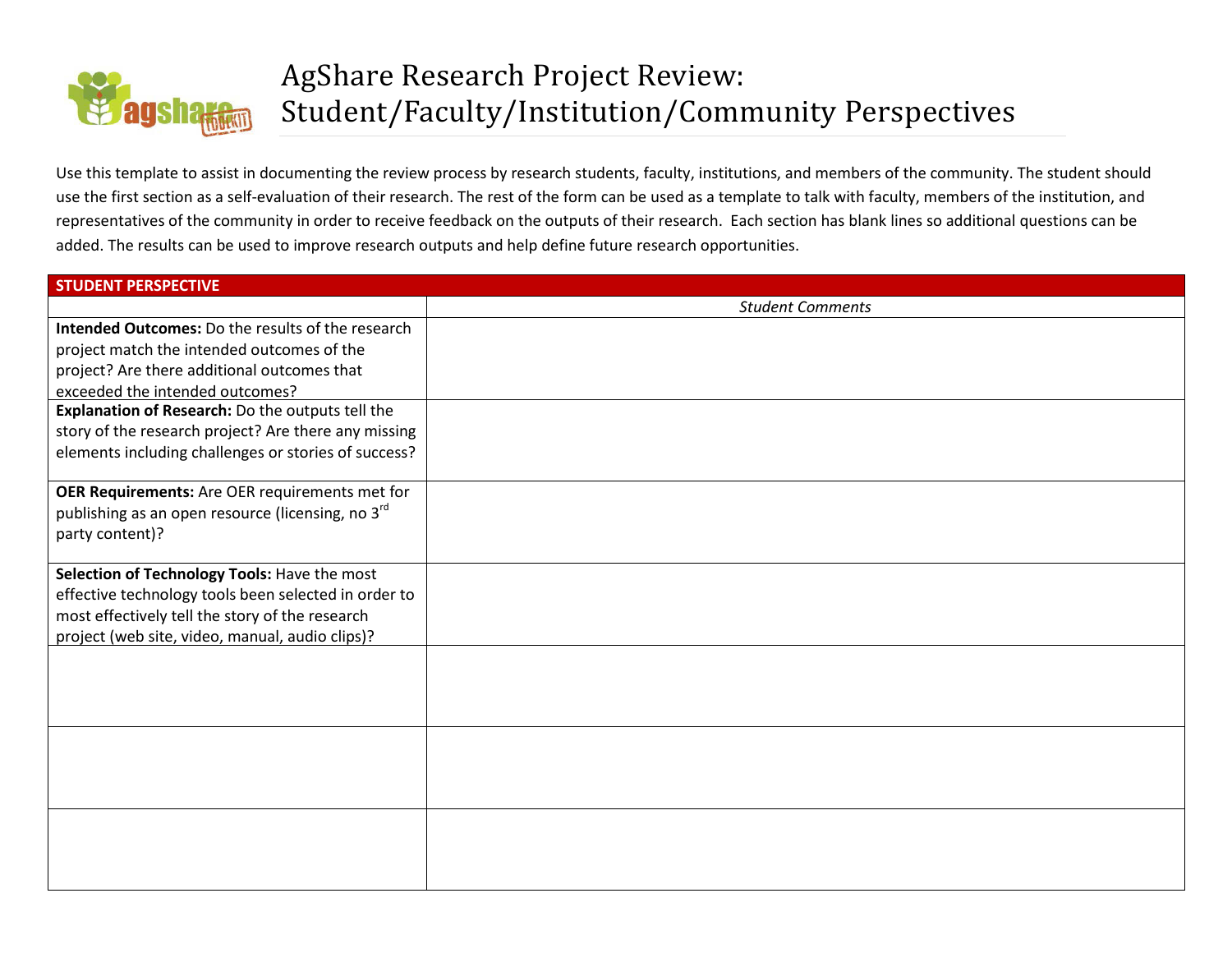| <b>FACULTY PERSPECTIVE</b>                      |                         |
|-------------------------------------------------|-------------------------|
|                                                 | <b>Faculty Comments</b> |
| Peer Review: Have other faculty members         |                         |
| reviewed the outputs?                           |                         |
|                                                 |                         |
|                                                 |                         |
| Dissemination: Have locations been selected for |                         |
| posting the research results and outputs?       |                         |
|                                                 |                         |
|                                                 |                         |
| Continuous Improvement: Have the strengths and  |                         |
| weaknesses of the materials been analyzed for   |                         |
| improvement? Has this information been given to |                         |
| the student?                                    |                         |
| Gap Analysis: Has the research been reviewed in |                         |
| order to find gaps in the research process?     |                         |
|                                                 |                         |
|                                                 |                         |
|                                                 |                         |
|                                                 |                         |
|                                                 |                         |
|                                                 |                         |
|                                                 |                         |
|                                                 |                         |
|                                                 |                         |
|                                                 |                         |
|                                                 |                         |
|                                                 |                         |
|                                                 |                         |
|                                                 |                         |
|                                                 |                         |
|                                                 |                         |
|                                                 |                         |
|                                                 |                         |
|                                                 |                         |
|                                                 |                         |
|                                                 |                         |
|                                                 |                         |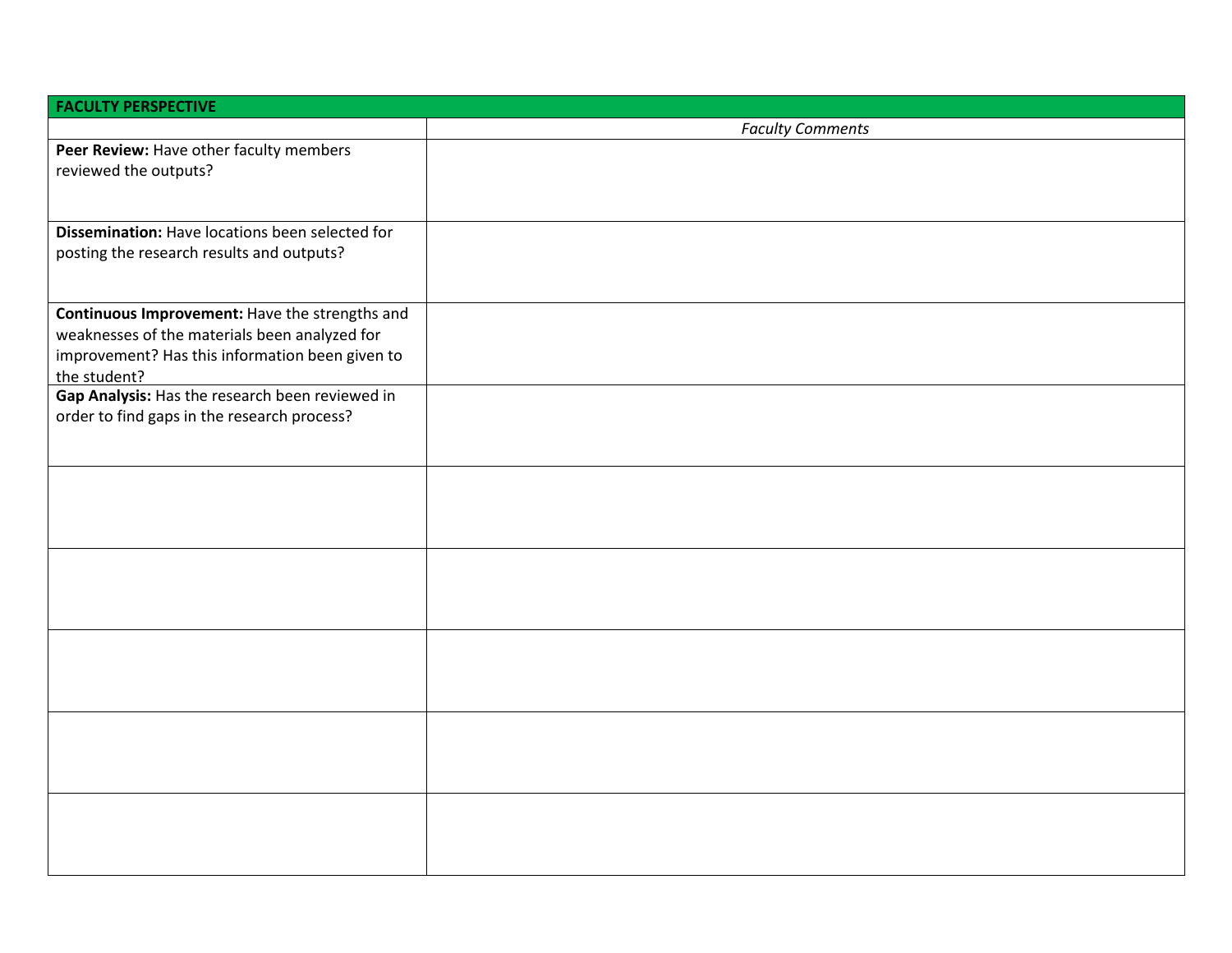| <b>INSTITUTIONAL PERSPECTIVE</b>                                                                                                                                                          |                                        |
|-------------------------------------------------------------------------------------------------------------------------------------------------------------------------------------------|----------------------------------------|
|                                                                                                                                                                                           | <b>Institution/Department Comments</b> |
| Strategic Thinking: How does the research align<br>with the strategic plan of the institutional and/or<br>department?                                                                     |                                        |
| Discoverability: How can materials produced from<br>the research integrate into teaching, as well as<br>other research projects? How do you make the<br>results visible to other faculty? |                                        |
| Reputation: How have results of the research<br>influenced the perception of the institution?                                                                                             |                                        |
|                                                                                                                                                                                           |                                        |
|                                                                                                                                                                                           |                                        |
|                                                                                                                                                                                           |                                        |
|                                                                                                                                                                                           |                                        |
|                                                                                                                                                                                           |                                        |
|                                                                                                                                                                                           |                                        |